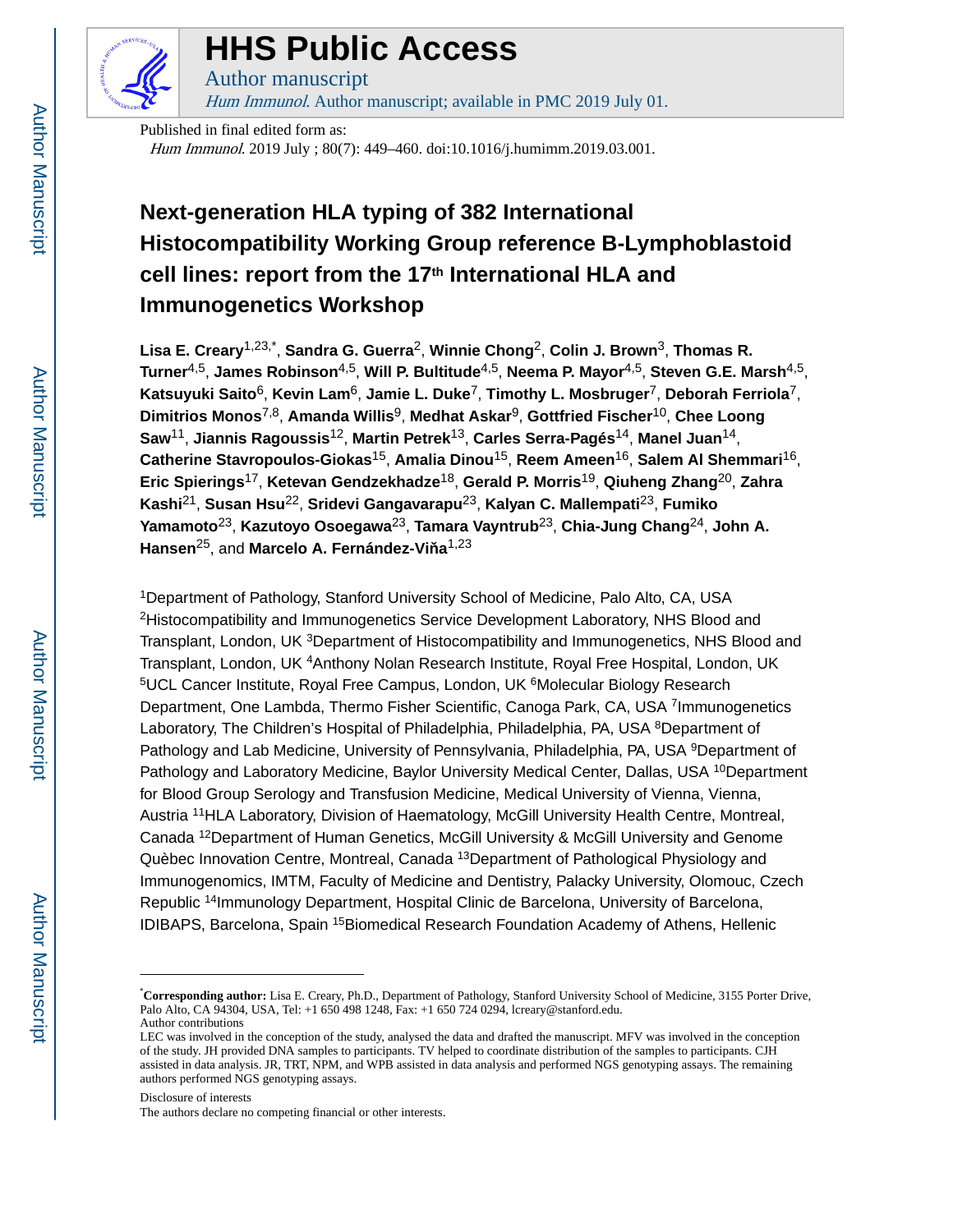Cord Blood Bank, Athens, Greece <sup>16</sup>Health Sciences Center, Kuwait University, Kuwait <sup>17</sup>Laboratory of Translational Immunology, UMC Utrecht, Utrecht, Netherlands <sup>18</sup>HLA Laboratory, City of Hope, Duarte, CA, USA <sup>19</sup>Department of Pathology, University of California San Diego, La Jolla, CA, USA <sup>20</sup>Department of Pathology and Laboratory Medicine, UCLA Immunogenetics Center, Los Angeles, CA, USA <sup>21</sup>HLA department, Kashi Clinical Laboratories, Inc., Portland, OR, USA <sup>22</sup>HLA Laboratory, American Red Cross, Philadelphia, PA, USA <sup>23</sup>Histocompatibility, Immunogenetics and Disease Profiling Laboratory, Stanford Blood Center, Palo Alto CA, USA <sup>24</sup>Stanford Genome Technology Center, Palo Alto, CA, USA <sup>25</sup>Fred Hutchinson Cancer Research Center, Seattle, WA, USA

#### **Abstract**

Extended molecular characterization of HLA genes in the IHWG reference B-lymphoblastoid cell lines (B-LCLs) was one of the major goals for the  $17<sup>th</sup>$  International HLA and Immunogenetics Workshop (IHIW). Although reference B-LCLs have been examined extensively in previous workshops complete high-resolution typing was not completed for all the classical class I and class II HLA genes. To address this, we conducted a single-blind study where select panels of B-LCL genomic DNA samples were distributed to multiple laboratories for HLA genotyping by nextgeneration sequencing methods. Identical cell panels comprised of 24 and 346 samples were distributed and typed by at least four laboratories in order to derive accurate consensus HLA genotypes. Overall concordance rates calculated at both 2- and 4-field allele-level resolutions ranged from 90.4% to 100%. Concordance for the class I genes ranged from 91.7 to 100%, whereas concordance for class II genes was variable; the lowest observed at  $HLA-DRB3(84.2\%)$ . At the maximum allele-resolution 78 B-LCLs were defined as homozygous for all 11 loci. We identified 11 novel exon polymorphisms in the entire cell panel. A comparison of the B-LCLs NGS HLA genotypes with the HLA genotypes catalogued in the IPD-IMGT/HLA Database Cell Repository, revealed an overall allele match at 68.4%. Typing discrepancies between the two datasets were mostly due to the lower-resolution historical typing methods resulting in incomplete HLA genotypes for some samples listed in the IPD-IMGT/HLA Database Cell Repository. Our approach of multiple-laboratory NGS HLA typing of the B-LCLs has provided accurate genotyping data. The data generated by the tremendous collaborative efforts of the  $17<sup>th</sup>$  IHIW participants is useful for updating the current cell and sequence databases and will be a valuable resource for future studies.

#### **Keywords**

Human leukocyte antigen; Next-generation sequencing; B-Lymphoblastoid cell lines; International HLA and Immunogenetics Workshop; multiple-laboratory testing

#### **1. Introduction**

The curation of Epstein-Barr virus (EBV) transformed B-lymphoblastoid cell lines (B-LCLs) for testing factors of the HLA system was initially conceptualized and conducted during the 10<sup>th</sup> International Histocompatibility Workshop and Conference (IHWC) held in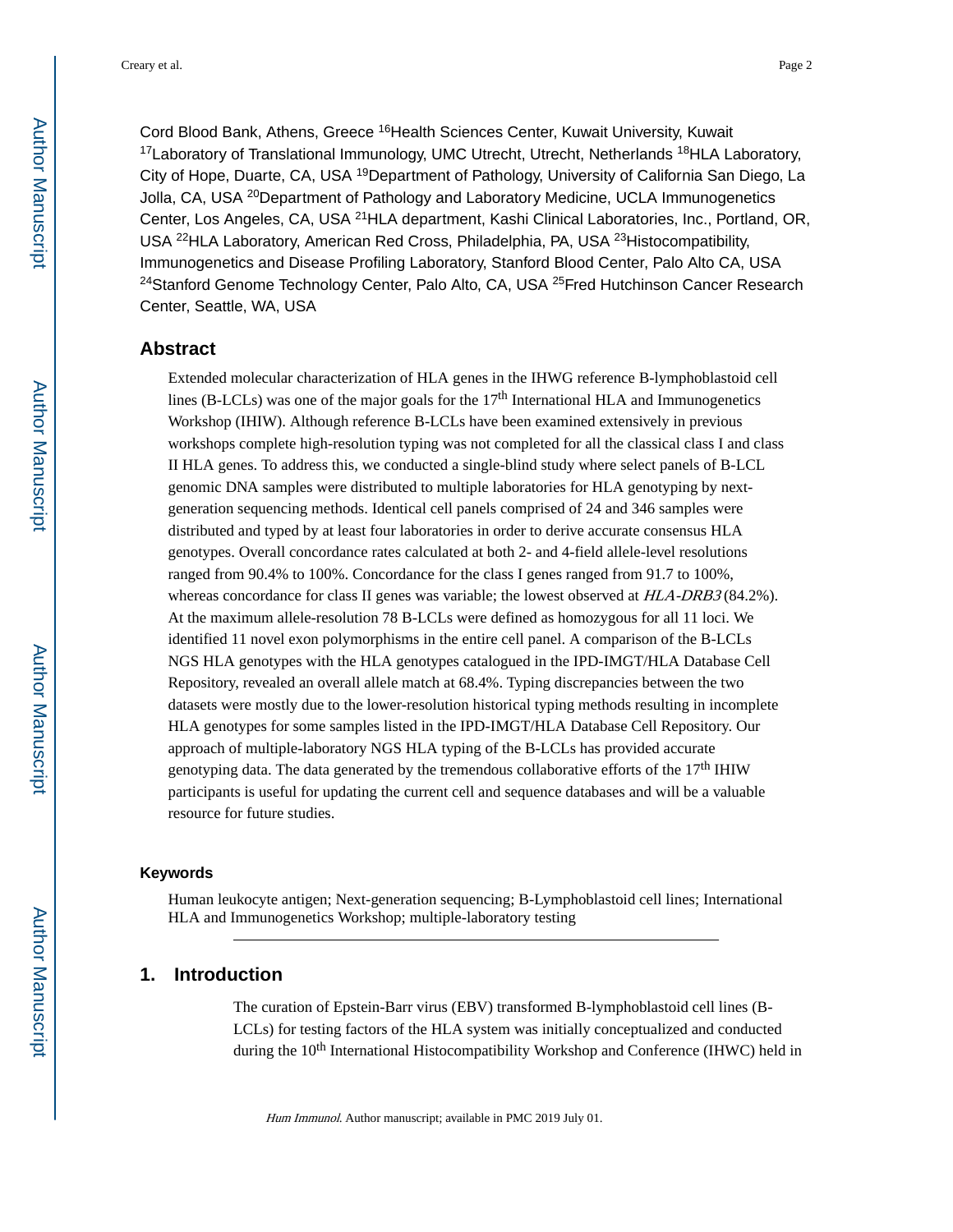Creary et al. Page 3

1987. At the completion of the  $10<sup>th</sup>$  IHWC, 107 cell lines were extensively characterized by biochemical, serological and molecular techniques, providing a fundamental reference resource for future quality control studies  $(1,2,3,4,5,6)$ . During the 11<sup>th</sup> IHWC (1991) the 107 B-LCLs were further genotyped using a PCR sequence-specific oligonucleotide probe (PCR-SSO) method for several class II HLA genes (HLA-DRA, HLA-DRB1, HLA-DRB3, HLA-DRB4, HLA-DRB5, HLA-DRB6, HLA-DQA1, HLA-DQB1, HLA-DPA1, HLA-DPB1) (7). The 12<sup>th</sup> IHWC (1996) saw the expansion of the reference cell panel to include cells with novel HLA sequences: 97 unique cell lines from the 4th Asian-Oceania Histocompatibility workshop were added to the inventory as well as 162 new cell lines gathered from several laboratories located worldwide  $(8)$ . As a resource for the 13<sup>th</sup> IHWC, the IHWG Cell and DNA bank was established in 1999 to house and maintain an extensive inventory of the expanded reference B-LCL panel (9). Today, the IHWG cell repository contains 754 B-LCLs obtained from various sources including HLA homozygous and heterozygous donors, Hematopoietic stem cell transplantation (HSCT) patients, selected CEPH (Centre d'Etude du Polymorphisme Humain) families, and individuals from diverse ethnic groups (10). Despite the availability of numerous B-LCLs in the IHWG Cell and DNA bank, only a small fraction of all cells lines have been typed comprehensively for all or the majority of classical class I and class II HLA genes (11,12,13). This is due in part to most laboratories previously typing only the most polymorphic exons that constitute the antigen-recognition site for a few HLA genes commonly HLA-A, HLA-B, and HLA-DRB1. In addition traditional molecular methods used for HLA typing, such as PCR-rSSOP (14), PCR sequence-specific primer (PCR-SSP) (15) and PCR Sanger sequencing based typing (PCR-SSBT) (16,17,18) required too much effort to resolve allele and genotype ambiguities. These ambiguities are often generated due to lack of gene coverage as well as limitations inherent to the technique such as the inability to set phase by heterozygous sequencing (19).

The advent of next-generation sequencing (NGS) and the commercialization of NGS HLA kits around the time of the  $16<sup>th</sup>$  International HLA and Immunogenetics Workshop (IHIW) (20) provided an ideal opportunity to re-type the reference cell panel at full-gene coverage. The inherent attributes of NGS, namely clonal-based amplification and massive parallel sequencing, mitigates the majority of the HLA phase ambiguities encountered with PCR-SSBT. In addition, NGS combined with long-range PCR, encompassing all exons and introns or key regions representing the antigen binding sites and some introns, ensures wide genomic coverage thereby eliminating allele ambiguities. Furthermore NGS of extended amplicons allows a thorough interrogation of intronic and untranslated regions that may contain pertinent and as yet undefined polymorphisms involved in expression and structural variation. The patch-work pattern of polymorphism across the HLA genes often clustered within exons required more advanced molecular methods to define and discriminate between the numerous alleles collated in the IPD-IMGT/HLA Database (21), as well as to characterize novel alleles that are often detected in the clinical HLA laboratory. Due to the numerous benefits of NGS, namely high-accuracy, high-throughput, low ambiguity and low cost, the 17th IHIW held in Asilomar, California, September 2017 focused on the application of NGS for Histocompatibility testing. Enhancing the IHWG reference cell line repository by extending the molecular characterization of HLA genes for the B-LCLs was one of the major goals of the 17th IHIW. We endeavored to do this by conducting a worldwide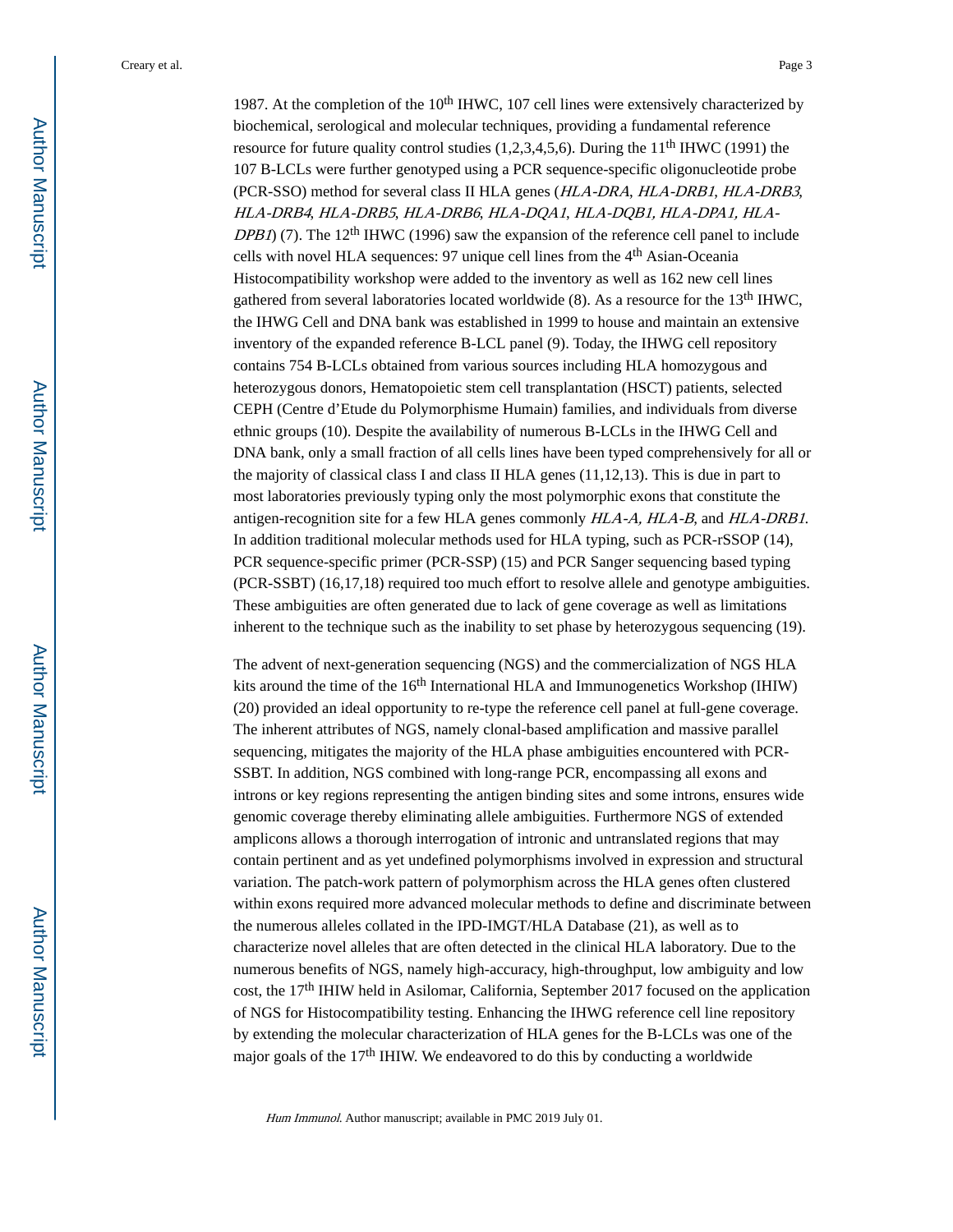collaborative study of participating groups who were capable of performing NGS typing for HLA. In this report we present the findings of multi-laboratory NGS typing of HLA genes in a select panel of B-LCLs. We also describe novel haplotype associations observed at the 4 field allele level of resolution as well as novel exon and intronic variants characterized by examination of sequence data generated by the participating laboratories.

#### **2. Materials and Methods**

#### **2.1. Selection of IHWG reference B-lymphoblastoid cell lines**

The 17<sup>th</sup> IHIW NGS HLA typing reference cell line committee selected B-LCLs, typed at low or intermediate allele-level resolution in previous workshops, for further HLA characterization. Cells were obtained from the IHWG Cell and DNA bank housed at the Fred Hutchinson Cancer Research Center, Seattle, WA [\(http://www.ihwg.org](http://www.ihwg.org)). Selection was primarily based on the following criteria:

- **1.** Common and Well-Documented (CWD) HLA alleles; according to the CWD version 2.0. catalogue (22)
- **2.** Rare (non-CWD) HLA alleles
- **3.** Homozygosity at one or more HLA loci (consanguineous cell lines identical by descent)
- **4.** Heterozygosity at one or more HLA loci
- **5.** Representation of donor cells from diverse ethnic groups

In total we selected 419 B-LCLs from a total of 754 available IHWG cells for a single-blind study. The cells were derived from individuals from a number of ethnic backgrounds including but not limited to; European, Jewish, African American, Australian Aboriginal, Chinese, Japanese, and Native American, ensuring that a wide diversity of HLA alleles were adequately represented in the study. The 419 B-LCLs were compiled into five panels; four small panels consisting of 24 cells (denoted 24U1, 24U2, 24U3, 24U4) and an extended panel (denoted ExtU) comprised of 23 samples from the 24U4 panel plus 323 unique cell samples. Various reference panels were compiled to widen the options of the number of cell lines that would be available for typing by the participating laboratories.

#### **2.2. Selection of participating laboratories**

To ensure suitability of the participating laboratory to perform accurate HLA typing by NGS, laboratories were requested to complete NGS HLA typing of quality control (QC) DNA samples derived from B-LCL reference samples included in the NGS of full length genes pilot study and/or the quality control proficiency testing study (Osoegawa et. al. unpublished data). Laboratories that were at least 95% concordant at 2-field resolution for at least 3 HLA loci in the QC panel were deemed to be successful to perform highly accurate NGS HLA typing. For this study, recruitment began in late 2016 and by September 2017 a total of 18 accredited histocompatibility testing laboratories from 18 institutions agreed to participate in a collaborative single-blind study.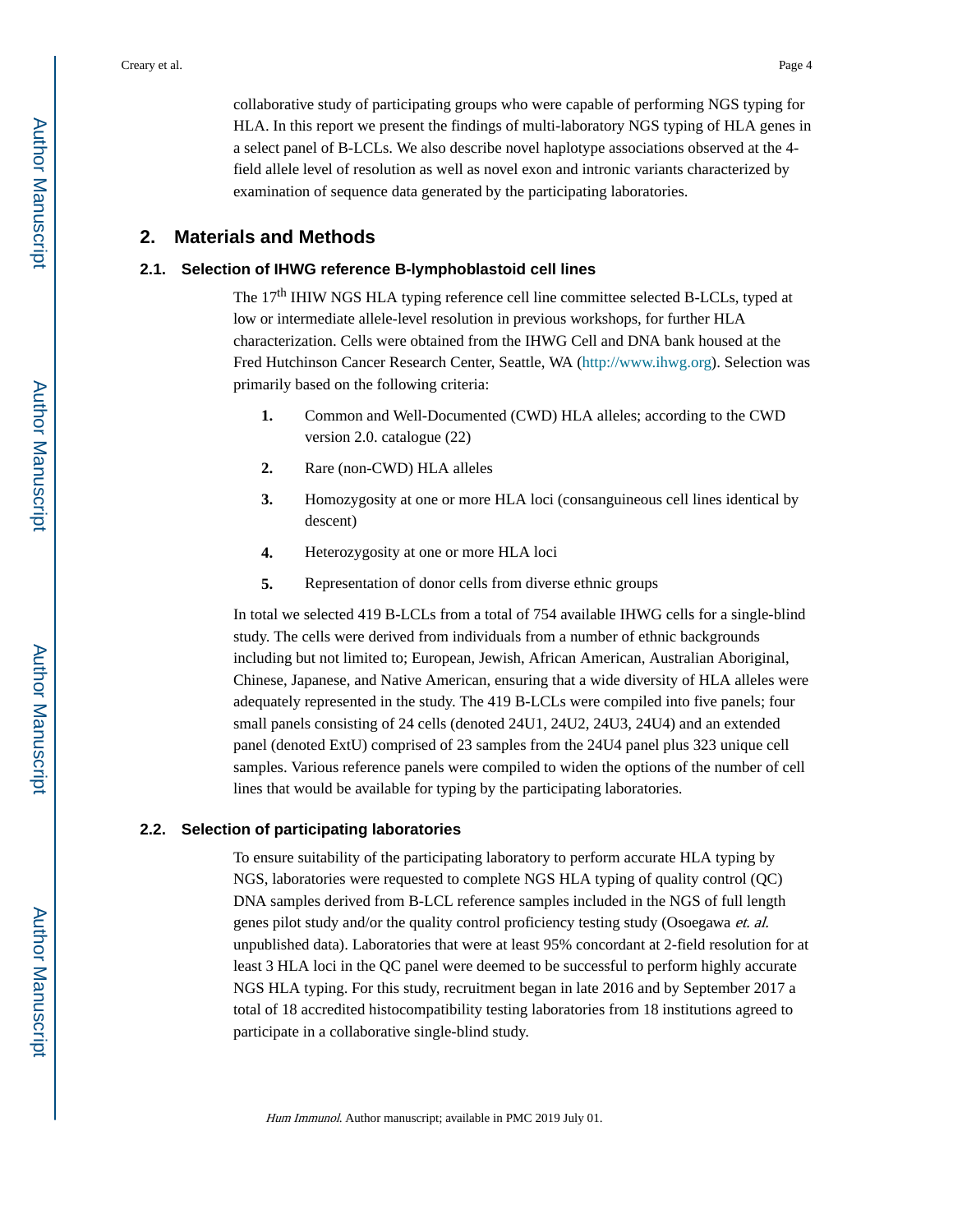The reference cell line 17<sup>th</sup> IHIW committee at Stanford University contacted the IHWG cell bank at the Fred Hutchinson Cancer Research Center to distribute genomic DNA derived from the 24U and ExtU panels to participating laboratories. Purified DNA material, each unit labeled with a unique  $17<sup>th</sup>$  IHIW database code, was provided blinded to participating groups at a concentration of 100 ng/μl per sample, total amount 1.5μg. Participating groups could choose how many reference panels they wanted to type but it was imperative that at least 4 groups typed a single panel in order to maximize accuracy and reproducibility of the HLA genotypes generated. All DNA samples were typed by each laboratory using their current preferred NGS method. The participating laboratories and principal investigators are listed in Table 1.

#### **2.3. HLA typing**

Reference cell-line panels were typed for HLA loci using the established NGS methods of the participating laboratories. Most participating laboratories typed using commercial NGS HLA reagents and alignment software: TruSight HLA Assign (Illumina Inc. CA, USA); Holotype HLA & HLA Twin (Omixon, Budapest, Hungary); MIA FORA NGS (Immucor, Inc., Norcross, GA, USA); NGS Engine (GenDx, Utrecht, Netherlands); TypeStream (One Lambda/Thermo Fisher Scientific Inc., CA, USA); Genetics Management System (Scisco Genetics Inc., Seattle, WA). One laboratory used in-house bioinformatics software. Six different types of NGS machines were used: Illumina MiSeq ( $n = 13$ ), Illumina MiniSeq ( $n$ )  $= 1$ ), Illumina NextSeq (n = 1), Ion Torrent™ Personal Genome Machine system (n = 1), Ion S5<sup>TM</sup> system (n = 1), Ion S5<sup>TM</sup> XL system (n = 3), and Pacific Biosciences RS II system (n = 1). Some NGS reagents and software were kindly provided by the vendors at no cost as contribution to the 17th IHIW. The number of HLA loci typed at full-gene level for the majority of class I loci and full-gene or wide coverage (encompassing key polymorphic exons and some intronic regions) for class II genes ranged from 3 to 11 across the groups. All operations from PCR amplification through generation of HLA data were performed at the individual participant sites. Details of the NGS instrument and software utilized by participating laboratories as well as HLA genomic regions amplified and sequenced are described in Table 2.

#### **2.4. Submission of HLA data into the 17th IHIW Database**

Laboratories submitted HLA data electronically by uploading Histoimmunogenetics Markup Language (HML) or Extensible Markup Language (XML) encoded files containing paired genotype HLA allele lists as well as DNA sequences to the  $17<sup>th</sup>$  IHIW database [https://](https://ihiws17.stanford.edu) [ihiws17.stanford.edu.](https://ihiws17.stanford.edu) In order to standardize data input such as HLA allele names, the IPD-IMGT/HLA Database version 3.25.0 (released July 2016) was used as the only reference source for the  $17<sup>th</sup>$  IHIW database. On those rare occasions where the data submitted by the participating group was analysed using a different IPD-IMGT/HLA Database version (21), the 17th IHIW database automatically converted HLA allele names to correspond to the most similar allele present in version 3.25.0. To further standardize input data and facilitate downstream analyses HLA genotype data was automatically converted to genotype list (GL) string format (23,24) in the workshop database. Additional information regarding the output HML and XML files generated by the different NGS vendor systems, and upload into the  $17<sup>th</sup>$  IHIW database has recently been reported by Jung C *et. al.* (25).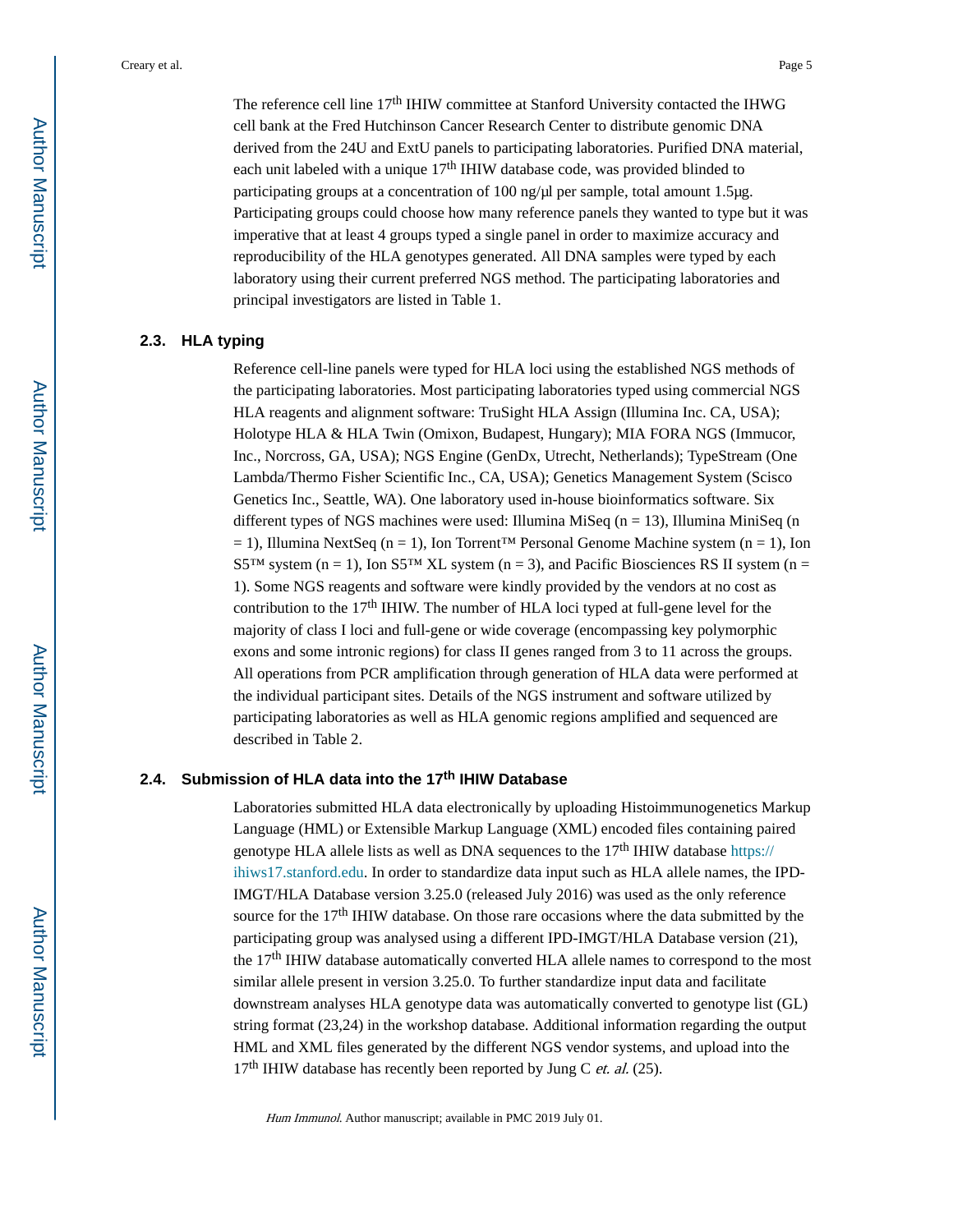#### **2.5. Data checking by knowledge of HLA haplotypes**

Submitted genotype data was interrogated for the well-known HLA-DRB $\frac{34}{5}$  and HLA-DRB1 haplotypes (26). General patterns of HLA-DRB34/5~HLA-DRB1 linkage exist for specific allele families: HLA-DRB3 alleles associates with HLA-DRB1\*03, 11, 12, 13, 14; HLA-DRB4 with HLA-DRB1\*04, 07, 09, HLA-DRB5 with HLA-DRB1\*15, 16; and absence of  $HLA-DRB\frac{3}{4}/5$  alleles for  $HLA-DRB\frac{1}{6}$  01, 08, and 10 alleles. These associations have been well-characterized particularly in specific ethnic groups such as individuals of European ancestry. However, exceptions do exist particularly in non-European populations such as HLA-DRB5\*01~HLA-DRB1\*01 and HLA-DRB5\*absent~HLA-DRB1\*15 haplotypes in African descent groups. Data that did not conform to the general pattern of HLA-DRB¾/5~HLA-DRB1 linkage were further confirmed by checking the ethnic background of the cell line as well as confirming the alleles with the genotypes submitted by the other participating groups.

#### **2.6. Concordance Calculation**

Concordance calculations and data processing were performed using scripts written using R (v3.3.2) programming [\(http://cran.r-project.org\)](http://cran.r-project.org). Due to incomplete and low-resolution reference HLA genotypes, concordance rates were calculated by comparing NGS HLA genotypes from each individual laboratory with consensus genotypes generated from at least four laboratories. Overall HLA concordance was scored as the number of shared class I and II alleles. Concordance of test NGS HLA genotypes with consensus reference NGS HLA typing was calculated at 2- and 4-field allele resolution using the following four classifications:

- **i.** Match of unambiguous reference allele + unambiguous NGS allele (referred to as Identical)
- **ii.** Ambiguous reference alleles + ambiguous NGS allele, matched at one allele (denoted Con-2)
- **iii.** Ambiguous reference alleles + unambiguous NGS alleles, matched at one allele (denoted Con-3)
- **iv.** Unambiguous reference allele + ambiguous NGS alleles, matched at one allele (denoted Con-4)

No match between the reference consensus alleles and NGS test alleles was scored as discordant.

#### **3. Results**

Overall 17 groups located worldwide participated in the reference panel single-blind study. One group had previously typed the majority of the cell lines and contributed the HLA genotype data to this study to help derive consensus genotypes. The IHWG and  $17<sup>th</sup>$  IHIW identification numbers of these cell-lines were known to this group therefore they were not evaluated as part of the single-blind study. To maintain confidentiality the 17 groups participating in the single-blind study were assigned arbitrary numbers from 1 to 17 for the following sections of this report. Individual laboratories shown in Table 1 were randomized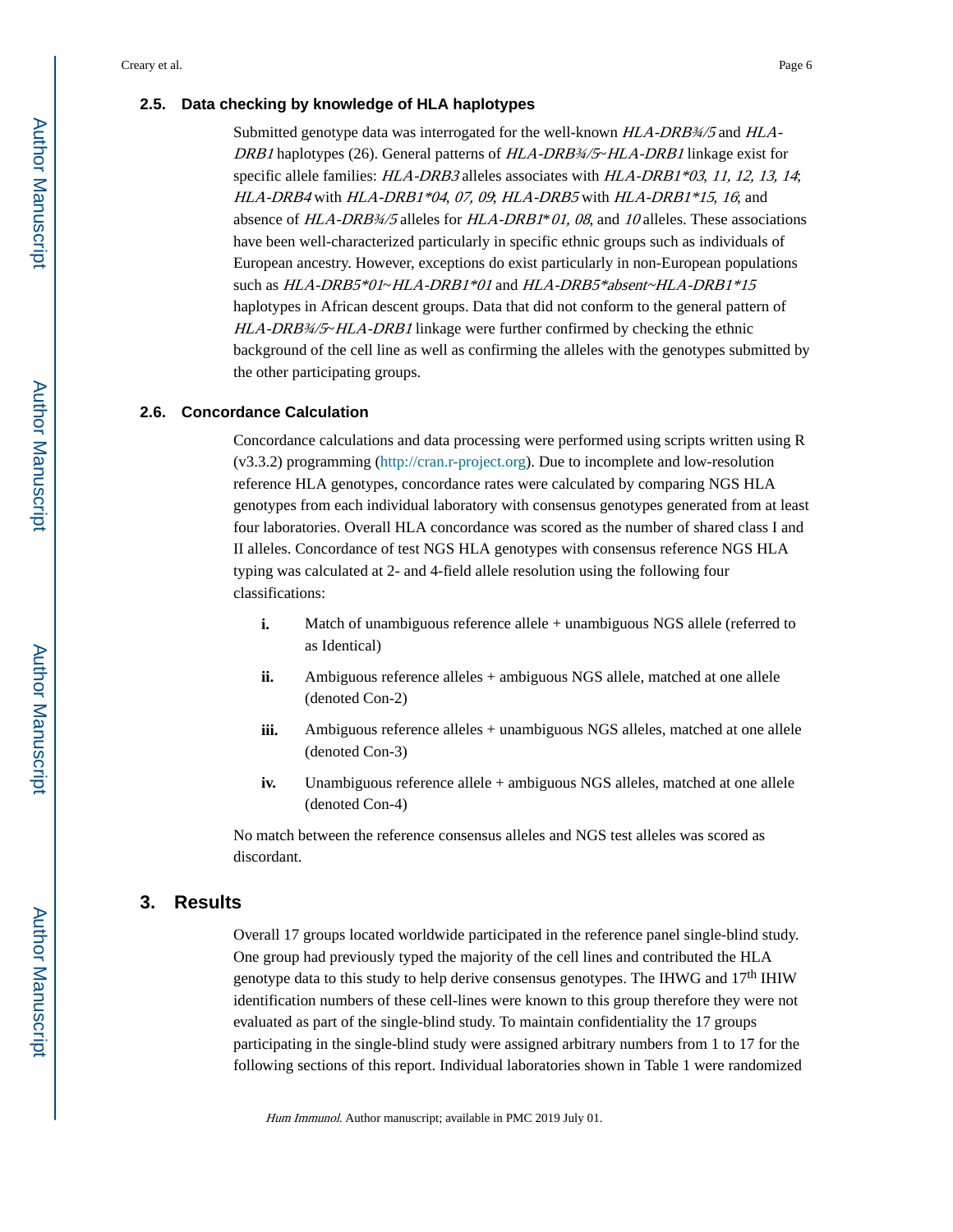so that there is no direct correlation between the arbitrary numbers assigned to each group and the order of the groups listed in Table 1. Genotype and sequence consensus data for 11 HLA loci (HLA-A, HLA-C, HLA-B, HLA-DRB1, HLA-DRB3, HLA-DRB4, HLA-DRB5, HLA-DQA1, HLA-DQB1, HLA-DPA1, and HLA-DPB1) were generated from IHWG B-LCLs samples using a variety of NGS methods. Forty-three samples included in the 346 ExtU panel had discrepant genotype calls when compared to the genotypes in the IPD-IMGT/HLA Database Cell Repository and we deduced this was due to sample mix-ups. Of the 43 discrepant samples, 6 samples could be corrected as they were previously typed by NGS methods by several testing laboratories in both the quality control pilot and proficiency testing studies. The 37 samples that were a result of preventable sampling handling errors, which could be traced back to the center distributing the cell lines, were removed prior to performing further analyses. Therefore 309 cells remained with genotypes we could be confident of in the ExtU panel. However of the 309 cells, 23 samples were also tested in the 24U4 panel, resulting in 382 unique cell lines (96 cells from the 24U and 286 cells from the ExtU panel) with valid HLA genotype data tested in the entire study.

#### **3.1. Evaluation of Concordance**

**3.1.1. 24U panel study—**Sixteen laboratories contributed HLA data to the 24U study but the number of panels typed by each laboratory varied; panel 24U1 was typed by 10 groups, panel 24U2 typed by 8, panel 24U3 by 7, and panel 24U4 by 6 laboratories. The number of HLA loci typed for each of the 24U panels ranged from 3 (all class I genes) to 11, however each panel was typed by at least 4 groups for all 11 loci. Overall concordance across all HLA loci was examined at 2- and 4-field allele level resolution for each laboratory that contributed data to the 24U study; the results are shown in Table 3a. The average concordance rates between genotypes generated by test laboratories and consensus genotypes were  $99.0\%$  ( $90.4 - 100.0\%$ ) at the 2-field allele resolution and  $97.8\%$  ( $89.6 -$ 99.9%) at the 4-field allele resolution.

For each HLA gene, concordance rates calculated at 4-field resolution ranged from: 91.7% to 100% for all class I genes; 89.6 – 100% for HLA-DRB1; 84.2 – 100% HLA-DRB3; 86.4  $-100\%$  HLA-DRB4; 91.7 – 100%; HLA-DQA1; 83.3 – 100% HLA-DQB1; 87.5 – 100%  $HLA-DPA1$ ; 80 – 100% for  $HLA-DPB1$ . All  $HLA-DRB5$  alleles typed by the groups were perfectly matched with the consensus HLA-DRB5 alleles. As expected concordance rates for each HLA gene across all participating groups were improved although not dramatically when examined at 2-field resolution; concordance was highest for class I loci (91.7 to 100%) and lower for class II loci (88.9 – 100%). HLA gene concordance rates are shown in Tables 3b. Discrepant allele types between the test laboratory and the consensus genotypes could be ascribed to a number of reasons, such as sample mix-ups by the testing site; there was a single sample swap between H00005B3 (IHIW9041, J0528239) and H00005E4 (IHW09106, MANIKA) by laboratory #15 which were clearly evident from the very different HLA allele groups of these cell lines. Disparities were also due to failure of testing laboratories to call homozygous calls correctly, incorrect heterozygous genotypes, and limitations of the NGS HLA software to correctly assign alleles automatically at 4-field allele resolution.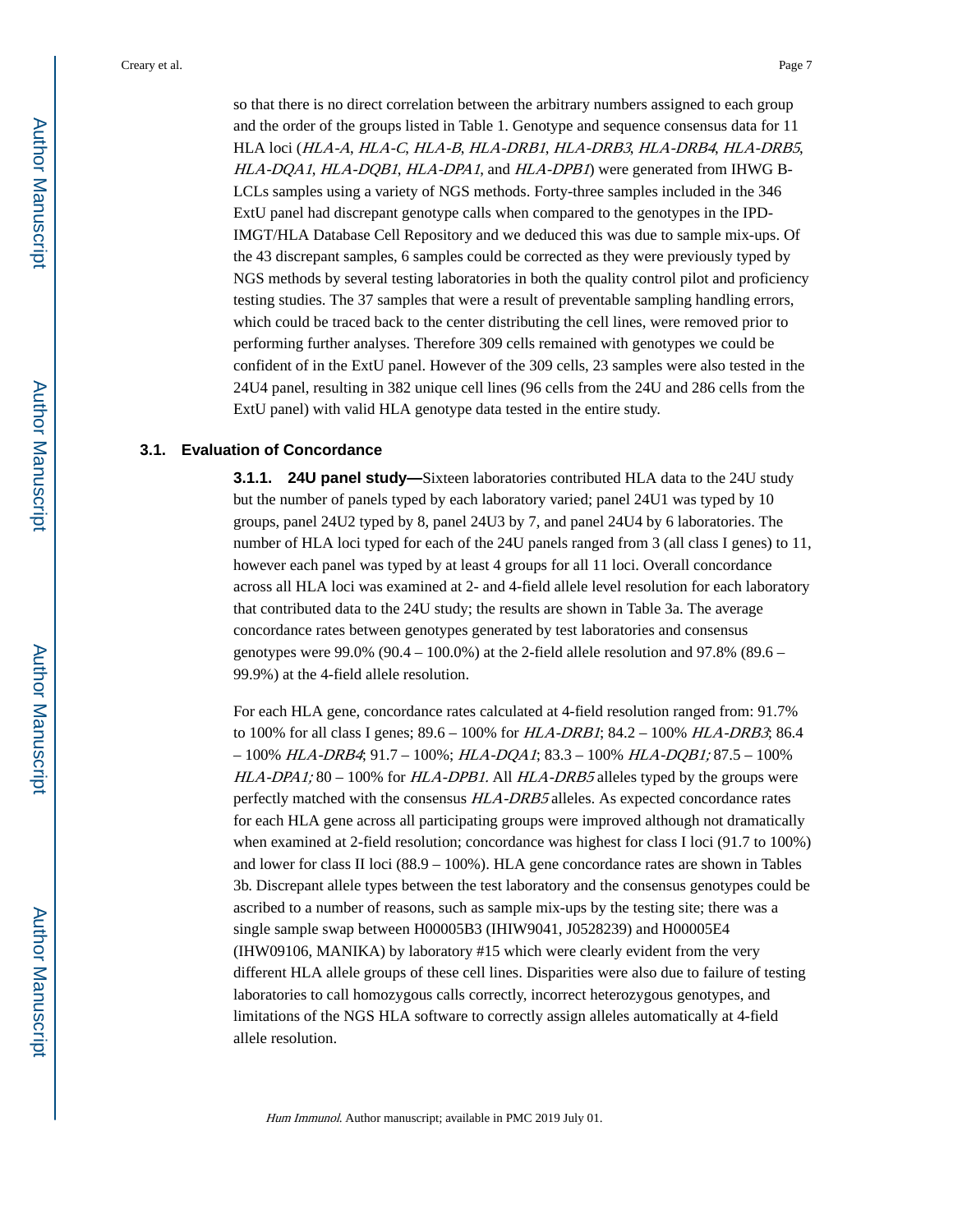**3.1.2. Extended panel study—**Five laboratories (1, 2, 16, 17, and 18) typed the samples included in the extended panel. Each group typed 11 HLA loci at full-gene coverage for class I genes as well as some class II genes and wide-coverage for the remaining class II genes. The average overall concordance rates computed at 2-field were 99.8% (99.1 – 100%) and at 4-field 98.0% (96.7 – 99.9%). The results are summarized in Table 4a.

For the class I genes concordance ranged from 98.9 – 100% and 92.9 – 100% at 2- and 4 field allele resolution levels respectively (Table 4b). At the 4-field level the following concordance ranges were observed for the class II genes; HLA-DRB1 99.4 – 100%, HLA-DRB3 93.6 – 100%, HLA-DRB4 97.6 – 100%, HLA-DRB5 87.1 – 100%, HLA-DQA1 95.4  $-100\%$ , HLA-DQB1 95.9 - 100%, HLA-DPA1 95.8 - 100%, and HLA-DPB1 86.1 - 100%. At the 2-field level concordance rates for all class II genes fared better than the 4-field concordance rates. The lowest observation was at  $HLA-DRB5 (95.8%)$  for group 18, which was due to an over-call of HLA-DRB5\*01:01:01 in 3 samples.

#### **3.2. Characteristics of 383 B-LCLs characterized by NGS**

A comprehensive description of the characteristics for the cell lines included in the 24U and extended panel studies such as cell names, ethnic group, consanguineous parents, and consensus genotypes generated by NGS from this study are shown in Supplementary Table 1. In total 470 alleles were identified of which 11 alleles were non-expressed; HLA-A\*01:04N, HLA-A\*02:53N, HLA-A\*23:08N, HLA-A\*24:09N, HLA-A\*68:11N, HLA-A\*68:18N, HLA-C\*04:09, HLA-B\*39:25N, HLA-B\*44:23N, HLA-DRB4\*01:03:01:02N, and HLA-DRB5\*01:08N. All alleles characterized at HLA-A, HLA-C, HLA-B, HLA-DPA1, and HLA-DRB5 loci were non-ambiguous. For the remaining loci, both nonambiguous and ambiguous 4-field alleles were detected which were mostly due to indiscernible short tandem repeat (STR) enriched regions located within introns of some class II genes. For example alleles HLA-DRB1\*15:01:01:01, HLA-DRB1\*15:01:01:02, and  $HLA-DRBI*15:01:01:03$  are indistinguishable due to GT and GA dinucleotide repeats located at ~5700–5790 bp within intron 2. Phase ambiguities, due to low polymorphic variation across intron 2 of the  $HLA-DPB1$  gene, accounted for 27 % of the total (n = 59) HLA-DPB1 alleles detected.

We detected a genotype ambiguity in three cell lines (IHW09267 LEO23, IHW09289 LB, and IHW09374 FH2) at the HLA-DQB1 locus due to incomplete reference sequences; the HLA-DQB1\*06:03:01+HLA-DQB1\*06:04:01 genotype is indistinguishable from HLA- $DQB1*06:39+HLA-DQB1*06:41$ . This ambiguity occurs because the genomic sequence is only available for HLA-DQB1\*06:03:01+HLA-DQB1\*06:04:01. Also various combinations of alleles from the two possible genotypes share identical sequence across exons 2 and 3. For instance the following alleles have identical sequences across exon 2; HLA-DQB1\*06:03:01+HLA-DQB1\*06:41 and HLA-DQB1\*06:39+HLA-DQB1\*06:04:01. Whereas HLA-DQB1\*06:03:01+HLA-DQB1\*06:39 and HLA-DQB1\*06:41+HLA- $DQB1*06:04:01$  share identical sequence across exon 3. However, we can deduce the plausible genotypes by examining the extended haplotypes. We note that cells LEO23, LB, and FH2 all bear the HLA-DRB1\*13:01:01~HLA-DRB3\*03:01:01~HLA-DQB1\*06:03:01/ HLA-DQB1\*06:39~HLA-DQA1\*01:03:01 haplotype. In comparison, the IPD-IMGT/HLA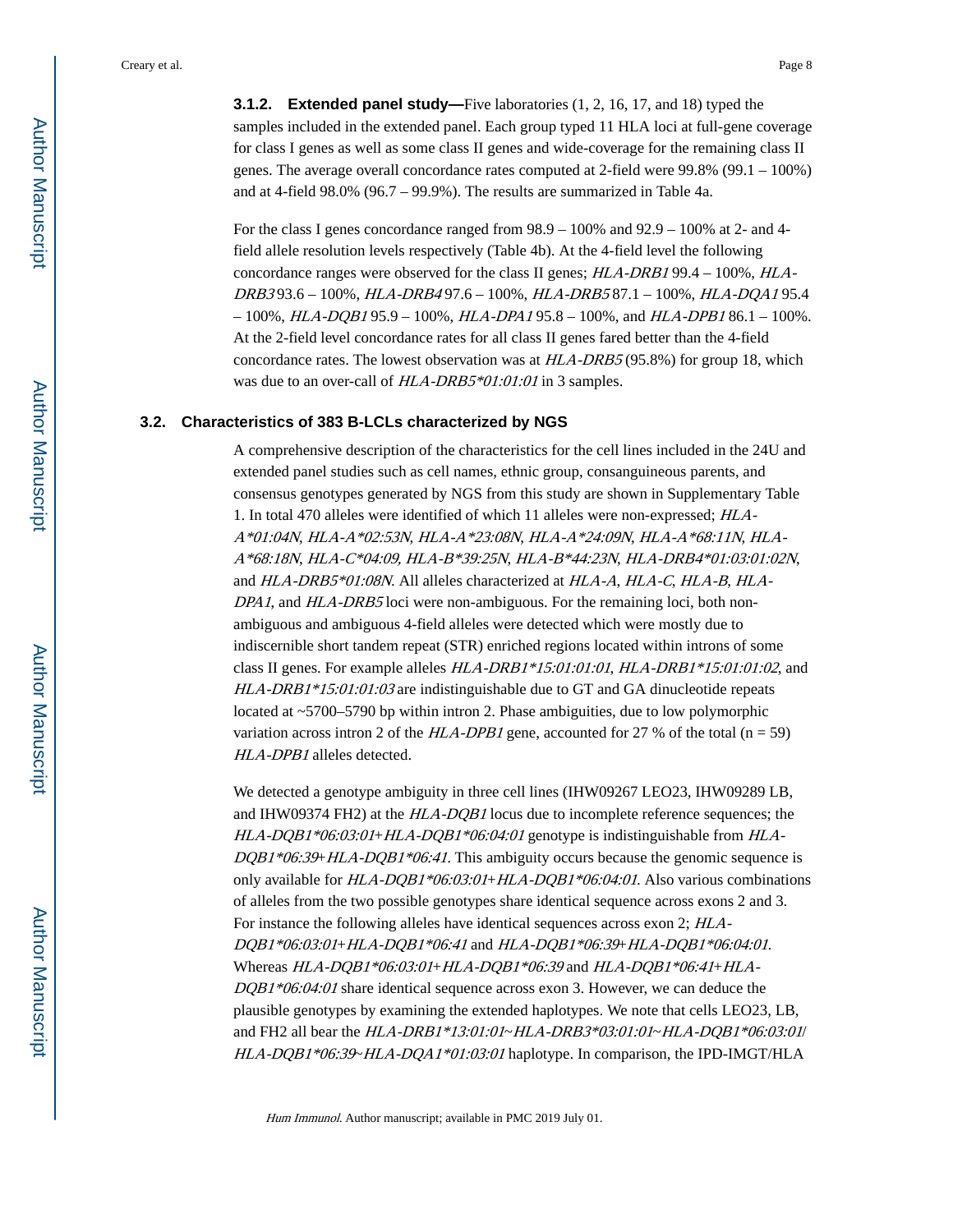Database cell repository shows HLA-DQB1\*06:39 reported in cell LUMC-DQB64 bearing HLA-DRB1\*15:01 but lacking HLA-DRB1\*13:01 or HLA-DRB1\*13:02. Therefore we conclude that cells LB, LEO23, and FH2 carry the common genotype HLA-DQB1\*06:03:01+HLA-DQB1\*06:04:01. A summary of the unique alleles found in the cell panel is shown in Supplementary Table 2.

#### **3.3. Homozygous genotypes**

In the entire cohort of 382 B-LCLs, 51 cells were reported as consanguineous by descent, 274 samples were not consanguineous and for 57 samples the status of consanguinity was unknown. Of the total 51 consanguineous B-LCLs, 41 cells were homozygous for all alleles defined at maximum allele resolution at all 11 HLA loci. In addition, homozygous genotypes were also identified in other non-consanguineous cell lines at some or all 11 loci; 37 cells were homozygous at all 11 loci. The total number of homozygous genotypes detected at class I genes were 150 at HLA-A, 143 for HLA-C, and 141 for HLA-B. At all class II genes examined homozygous genotypes ranged from 80 (HLA-DRB5) to 197 (HLA-DRB3). The results are summarized in Supplementary Table 3.

#### **3.4. Detection of novel variants**

NGS data was analysed using the multiple sequence alignment tool known as hlaPoly a program developed specifically for the  $17<sup>th</sup>$  IHIW to identify novel nucleotide polymorphisms for a given HLA consensus sequence (25). Thirty-three samples in the entire B-LCL panel contained novel alleles, which are HLA alleles that are not present in version 3.25.0 of the IPD-IMGT/HLA Database. Eleven exon variants were detected in 18 samples. In cell line C1R (IHW09208), which was included in the extended panel study, 2 exon variants were detected; an exon 3 deletion of nucleotide G at codon 179 causing a frameshift mutation in allele  $HLA-A*02:01:01:01$  and a transversion mutation that changes the translation initiation codon of HLA-B\*35:03:01 from ATG to TTG at codon −24 in exon 1. Examination of the consensus sequence data revealed that 4 of the 5 groups included in the extended panel study detected these exon variants; for 1 group the sample failed typing. The HLA-A, -B negative mutant C1R cell line is well-described and is widely used in functional studies of class I MHC genes. C1R was derived from a normal EBV-transformed B cell line, Hmy2, by three rounds of  $\gamma$ -irradiation followed by immunoselection with monoclonal anti-HLA class I antibodies and complement. Mutagenesis resulted in one entire HLA haplotype being deleted in the C1R cell line (27,28).

Novel variants were also characterized at other class I alleles. HLA-A\*33:03:01 in cell line V.E.C (IHW09314) harbors a point mutation within codon −20 exon 1 resulting in an alanine to valine amino acid change. Also in two samples, HIN, JP (IHW09163) and HIN, S (IHW09165) a point mutation located within exon 4 of  $HLA-C*14:02:01:01$  was detected.

The majority of exon variants were detected in the HLA-DPA1\*02:02 alleles. We characterized three substitution variants (one missense and two silent) in exon 3 of HLA-DPA1\*02:02:01 for 8 samples, and for all samples the new nomenclature for this allele, according to IPD-IMGT/HLA Database version 3.30.0 is HLA-DPA1\*02:07:01:01. Other exonic variants of HLA-DPA1\*02:02 were detected in cell FH9 IHW09383; HLA-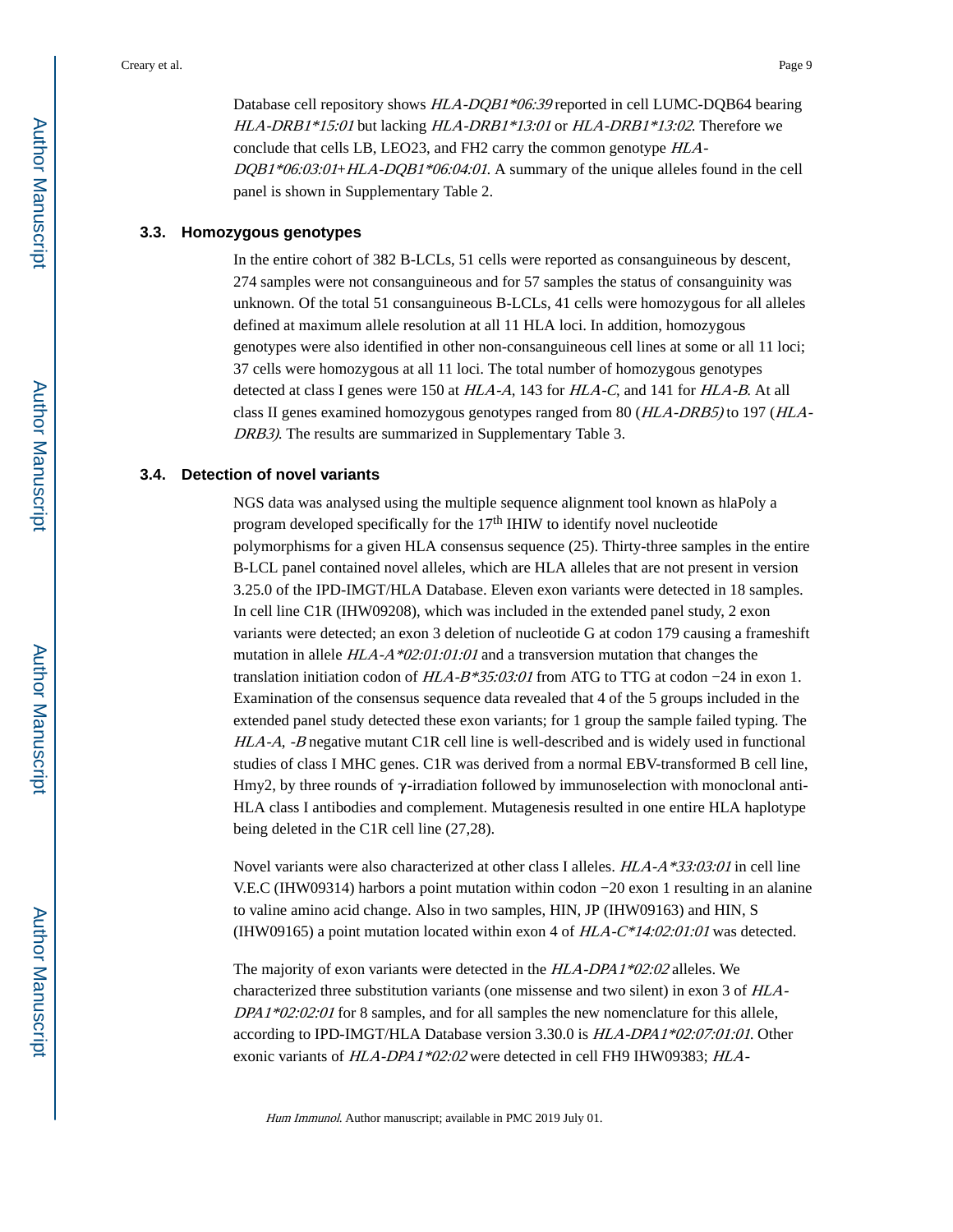DPA1\*02:02:02 exon 3 variant, codon 114, Pro to Leu, the most similar allele is an exon 3 variant of HLA-DPA1\*02:02:02:01. Also cell DUG150 IHW09397 harbored three exon 3 variants and one missense exon 4 variant in  $HLA-DPA1*02:02:01$ ; the closest allele is an exon 4 variant of HLA-DPA1\*02:07:01:01. A novel HLA-DRB1\*14:08 exon 3 variant (missense mutation) was detected in sample WON, I (IHW09194) derived from an Australian Aboriginal donor. All complete sequences containing novel exon variants were submitted to GenBank ([https://www.ncbi.nlm.nih.gov/genbank\)](https://www.ncbi.nlm.nih.gov/genbank). The submitted sequences have the prefix MK in the GenBank accession numbers listed in Table 5.

We detected variants located within introns 1 and 2 of the  $HLA-DQBI*03:01:01$  allele that appeared to be a hybrid of HLA-DQB1\*03:01:01:01 recombined with HLA-DQB1\*03:01:01:03. Interestingly these HLA-DQB1\*03:01:01:01/HLA-DQB1\*03:01:01:03 'hybrid' alleles were found in cell lines of Asian descent. Three different hybrid alleles were detected and were associated with two distinct HLA-DRB1 alleles; HLA-DRB1\*08:03:02 and HLA-DRB1\*12:02:01:

HLA-DRB1\*12:02:01~HLA-DQB1\*03:01:01:01/HLA-DQB1\*03:01:01:03\_Hybridx1~ HLA-B\*15/B\*27/B\*35/B\*46

HLA-DRB1\*12:02:01~HLA-DQB1\*03:01:01:01/HLA-DQB1\*03:01:01:03\_Hybridx2~ HLA-B\*15/B\*55

HLA-DRB1\*08:03:02~HLA-DQB1\*03:01:01:01/HLA-DQB1\*03:01:01:03 Hybridx3~ HLA-B\*51:01:01:01

Recently these novel HLA-DQB1\*03:01:01:01/HLA-DQB1\*03:01:01:03 hybrid alleles have been submitted to the IPD-IMGT/HLA Database by other groups and have been named; HLA-DQB1\*03:01:01:07 (Hybridx1), HLA-DQB1\*03:01:01:12 (Hybridx2), HLA-DQB1\*03:01:01:17 (Hybridx3). Details of all novel alleles characterized in this study are summarized in Table 5.

#### **3.5. Patterns of association**

A large majority of the cells tested were derived from Caucasoid donors  $(42.1\%, n = 161)$ , the second largest represented group were from Asia  $(17.5\%, n = 67)$ , followed by African ancestry  $(5.8\%, n = 22)$ , Native Americans  $(3.1\%, n = 12)$ , Hispanic  $(2.4\%, n = 9)$ , Jewish  $(2.4\%, n = 9)$  and Australian Aboriginal  $(1.6\%, n = 6)$ . Ethnic groups from North Africa, India and the Pacific Islands collectively represented 1.6% of the cell panel and for 23.6% the ancestry was unknown. Although Caucasoid cell donors represented the majority of the cell panel we had sufficient numbers of samples in the other broad ethnic categories to observe distinct haplotypes, due to linkage disequilibrium (LD) across the MHC, at maximum resolution. In the Caucasoid group the following haplotypes were frequently observed at the HLA-C and HLA-B loci; HLA-C\*07:02:01:03~HLA-B\*07:02:01, HLA-C\*07:01:01:01~HLA-B\*08:01:01:01; HLA-C\*05:01:01:01~HLA-B\*18:01:01:01; HLA-C\*05:01:01:02~HLA-B\*44:02:01:01

At the HLA-DPA1 locus, if HLA-DPA1\*01:03:01:05 was detected it was exclusively associated with  $HLA\text{-}DPB1*04:02:01:01$  or  $HLA\text{-}DPB1*04:02:01:02$ , regardless of the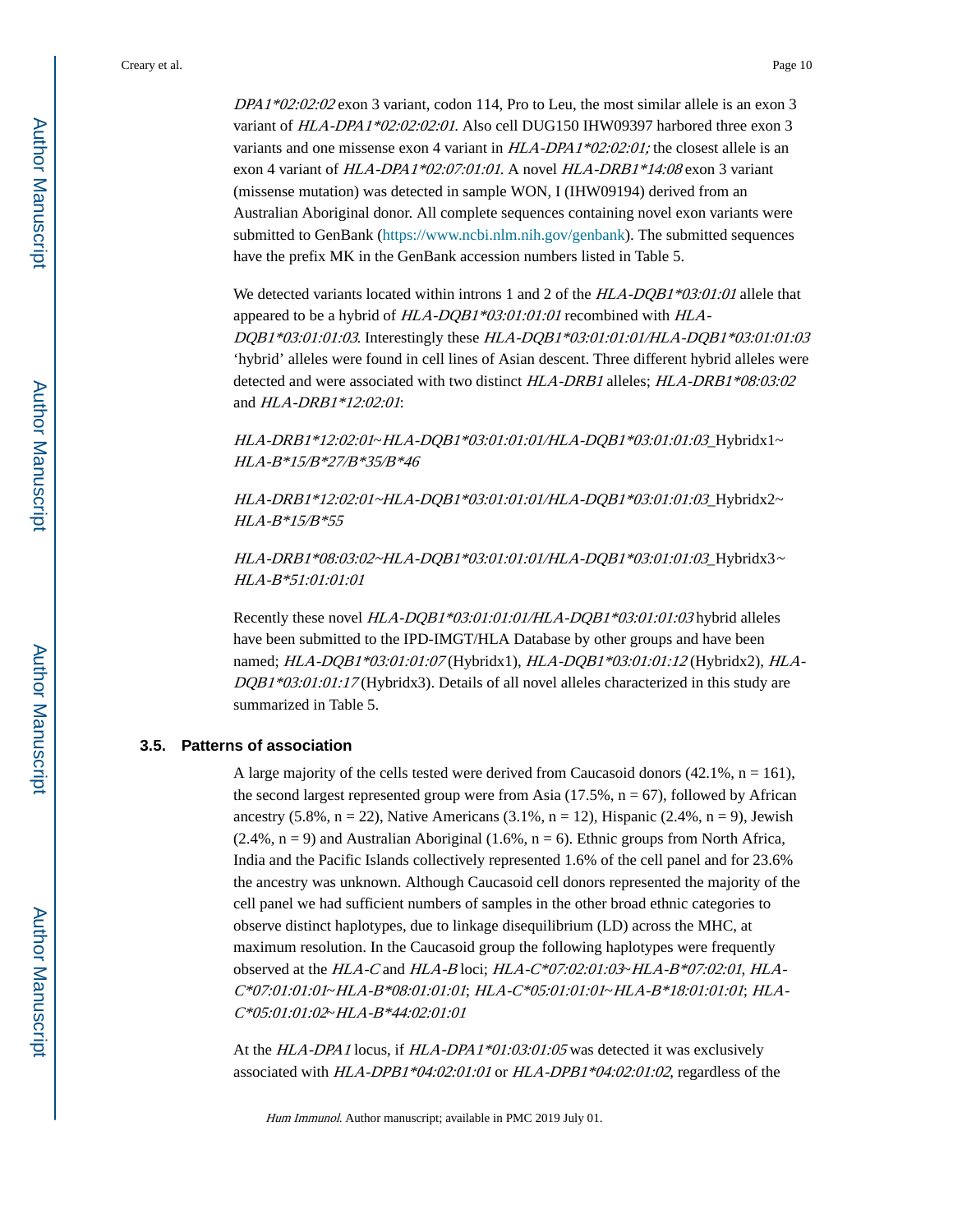ethnic group. Whereas HLA-DPA1\*01:03:01:01 associates with HLA-DPB1\*02:01:02, HLA-DPA1\*01:03:01:02 with HLA-DPB1\*04:01:01:01 and HLA-DPB1\*04:01:01:02 across all ethnic groups. In non-European groups we observed the following haplotypes HLA-DPA1\*02:02:02~HLA-DPB1\*01:01:01 (African and Asian) HLA-DPA1\*02:02:02~HLA-DPB1\*05:01:01 (Asian and Australian Aboriginal).

Distinct extended haplotypes encompassing HLA-DQA1, HLA-DQB1 and HLA-DRB1/¾/5 loci were apparent in specific ethnic groups for example;  $HLA-DRB5*01:02~HLA-$ DRB1\*15:02:01:01/HLA-DRB1\*15:02:01:02~HLA-DQB1\*06:01:01~HLA-DQA1\*01:03:01:01 (Asian, Caucasoid, Iranian) and HLA-DRB1\*08:03:02~HLA-DQB1\*06:01:01~HLA-DQA1\*01:03:01:03/HLA-DQA1\*01:03:01:04 (Asian and Australian Aboriginal). These haplotypes illustrate how NGS extends and improves the accuracy of HLA allelic and haplotype diversity in populations. Further examples of haplotypes observed in the cell panel are shown in Table 6.

#### **3.6. Evaluation of HLA NGS genotypes with genotypes listed in the IPD-IMGT/HLA Database Cell Repository**

We compared the consensus NGS HLA genotype data to the historical genotype data collated in the IPD-IMGT/HLA Database Cell Repository which were characterized mostly by low and medium HLA resolution molecular methods. Overall  $68.4\%$  (n = 4630) of the NGS HLA alleles matched with the corresponding alleles listed in the IPD-IMGT/HLA Database Cell Repository. Of this total, 51.0% (n = 3453) NGS HLA alleles matched at an increased resolution, 12.2% ( $n = 828$ ) were at the same resolution, and for 2.5% ( $n = 170$ ) the resolution was decreased. The latter result could be attributed to ambiguous class II alleles that could not be distinguished by NGS methods due to low complexity intronic regions.

In general alleles found to be ambiguous by NGS were not listed as ambiguous alleles in the IPD-IMGT/HLA Database Cell Repository. An example is shown for cell line 26/27 (IHW09251), for which the IPD-IMGT/HLA Database cell report is HLA-DPB1\*02:01:02+HLA-DPB1\*04:02. By NGS, two genotypes are equally possible; HLA-DPB1\*02:01:02+HLA-DPB1\*04:02:01:02 and HLA-DPB1\*105:01 HLA-DPB1\*416:01. Alleles HLA-DPB1\*02:01:02 and HLA-DPB1\*416:01 share identical sequence across exon 2, whilst HLA-DPB1\*04:02:01:02 and HLA-DPB1\*105:01 have identical sequence over exon 3. Such discrepancies are likely to be the result of the date of the original submission of the cell information to the IPD-IMGT/HLA Database and naming of the alleles at that time; a cell could have been submitted with an unambiguous type before the discovery of a novel allele that created an ambiguity.

For the remaining proportion of matched alleles zygosity discrepancies were observed at various levels of resolution; increased resolution at 2.4% ( $n = 162$ ) and 0.3% ( $n = 17$ ) were matched at the same resolution. Zygosity discrepancies denote alleles that differ in the number of copies at a given locus. It was observed that the IPD-IMGT/HLA cell reports would sometimes list two identical alleles for a given locus but by NGS the corresponding alleles were defined as either heterozygous or a single allele. Such instances were observed at the HLA-DQB1 gene for cell 2012 (IHW09347): NGS genotype HLA-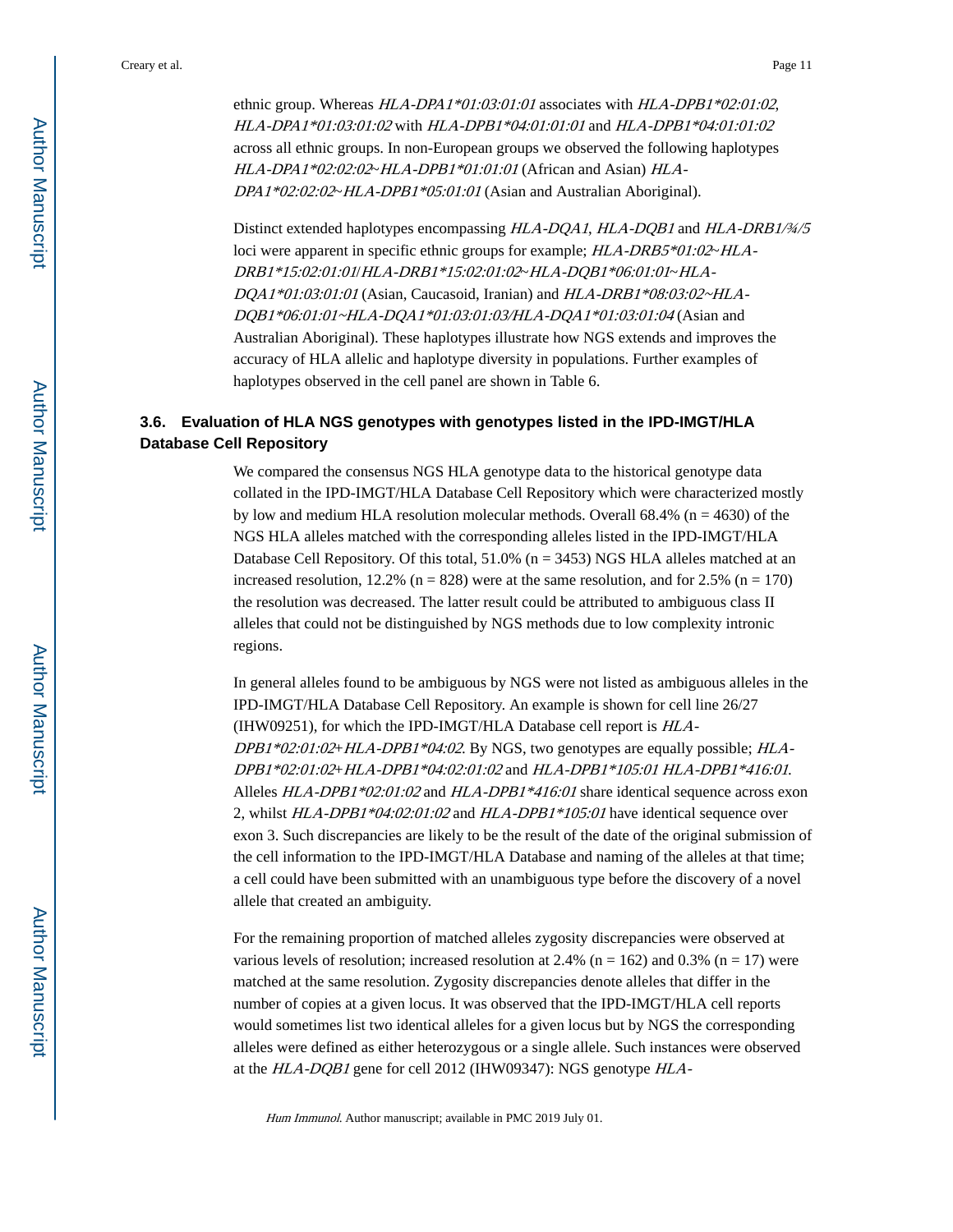Creary et al. Page 12

DQB1\*05:03:01:01/HLA-DQB1\*05:03:01:02 + HLA-DQB1\*06:03:01 compared to the IPD-IMGT/HLA Database genotype HLA-DQB1\*06:03:01.

Discordant alleles  $(6.2\%, n = 421)$  between the two datasets were due to the greater accuracy and resolution of the NGS methods compared to older lower resolution molecular and serological typing methods. In addition, due to the dynamic nature of the HLA system, the number of HLA alleles reported has increased over the years, for example in 2002 during the 13<sup>th</sup> IHIW HLA-DRB1\*14:54:01 had not been reported because exon 3 of the HLA-DRB1 gene was not routinely sequenced, for this reason HLA-DRB1\*14:01 was reported as unambiguous. In addition, some alleles have undergone name changes, for instance allele HLA-C\*02:10:01:01 characterized by NGS is listed as HLA-C\*02:02 or HLA-C\*02:02:04 in the IPD-IMGT/HLA Database Cell Repository. These examples illustrate the importance of storing and re-examining primary sequence data rather than solely relying on reported genotype calls. A comparison of the various categories of matched and discrepant alleles between NGS data and old typing results are illustrated in Figure 1.

#### **4. Discussion**

In this study we have successfully broadened the molecular characterization of reference IHWG B-LCLs through high-resolution typing of classical class I and class II HLA genes using various NGS methods. In this endeavor, we have also resolved inconsistencies found when comparing NGS genotypes to historical typing data generated using lower-resolution typing techniques and added new allelic information as the majority of cell lines collated in both the IPD-IMGT/HLA and the IHWG Cell databases lacked genotype information for some of the HLA genes. Our multi-center study, which is the largest comprehensive analyses of reference cells carried out to-date, provides a reference source for alleles and common haplotypes defined at maximum allele resolution in diverse ethnic groups. The reference B-LCLs are an important resource for the Immunogenetics community, an observation further underscored by the many studies reported over the years that have utilized these cells for different purposes such as quality control and optimization of novel typing methods for HLA (11,12), and KIR (13), defining other immunogenetic markers (29,30,31) as well as MHC extended haplotype studies (32,33). Recently, Turner *et. al.* applied a 'Third generation' NGS system, Pacific Biosciences Single Molecule Real-Time (SMRT) DNA sequencing, to sequence 126 IHW reference cells for class I loci (full genomic sequencing) and partial sequencing for HLA-DRB1, HLA-DQB1, and HLA-DPB1 loci (12). There was some overlap of the cells typed in this study and those characterized by the aforementioned study. Our results have confirmed and extended the HLA genotypes generated by the Turner study.

In this multi-center study, through the application of NGS combined with long range PCR, we have successfully characterized eleven HLA loci with minimal ambiguity. The HLA ambiguities we observed, due to low complexity regions and HLA-DPB1 phase ambiguities could not be resolved and appeared to be independent of the NGS methods and platforms used. We also noted differences in the level of resolution of particular class I and II alleles generated by some laboratories due to differences in genomic coverage. For instance in the extended cell line panel study, 4 of the 5 groups could not discern  $HLA-B*35:01:01:01$  from  $HLA-B*35:01:01:02$ . The difference between these two alleles according to the IPD-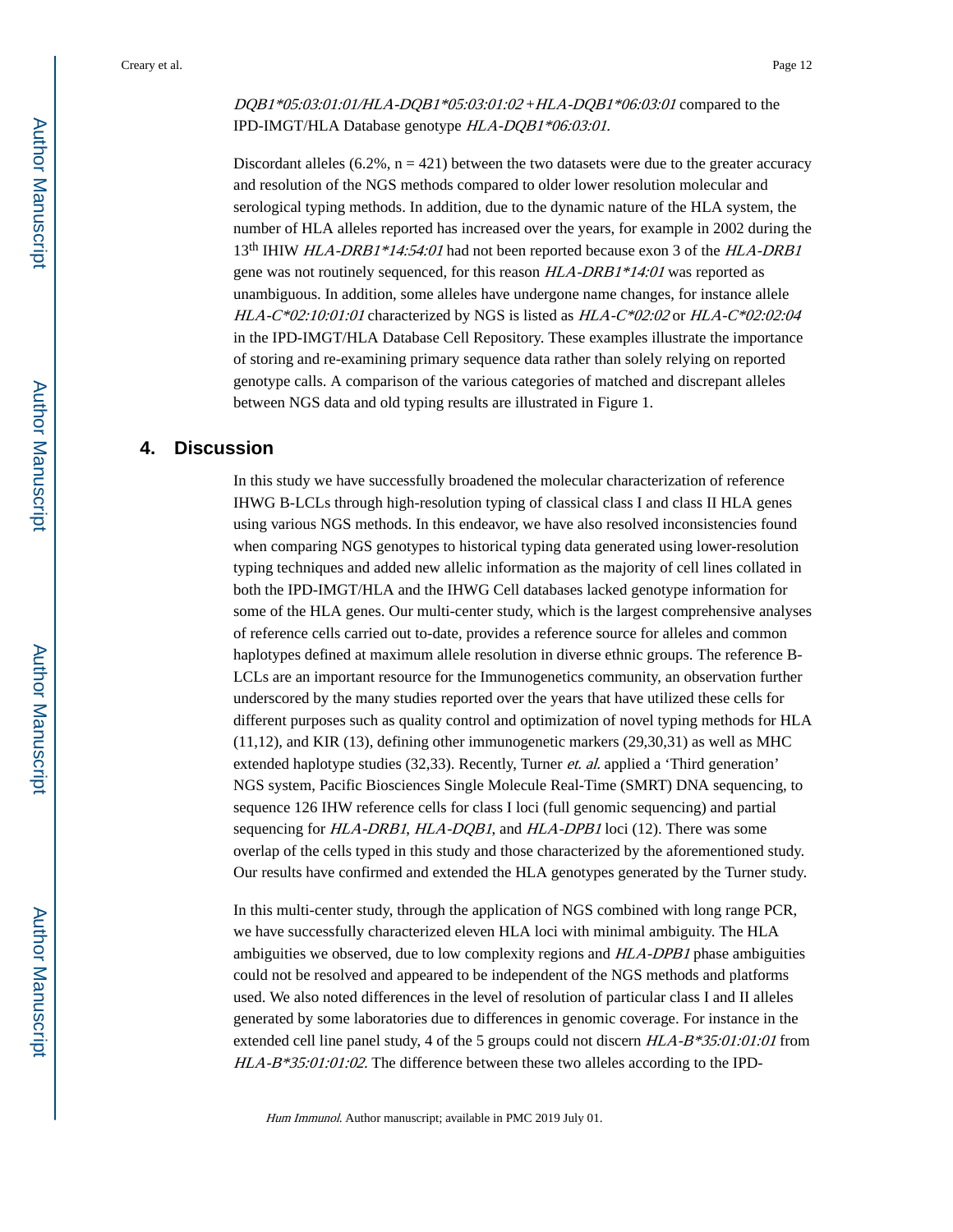Creary et al. Page 13

IMGT/HLA Database v3.25.0, is a single nucleotide difference located within the 3'UTR at position 2936 bp; HLA-B\*35:01:01:01 carries a G nucleotide whilst HLA-B\*35:01:01:01 bears an A nucleotide. Further evidence for the correct HLA-B\*35:01 4-field allele is provided by the distinct associations observed in larger population studies of HLA diversity. For instance in a large cohort of European ancestry individuals the following HLA- $C^*04~HLA-B*35:01:01:02$  associations were observed;  $HLA-C*04:01:01·01~MLA B*35:01:01:02$  (frequency = 0.034), HLA-C\*04:01:01:05~HLA-B\*35:01:01:02 (frequency  $= 0.015$ ), HLA-C\*04:01:01:06~HLA-B\*35:01:01:02 (frequency = 0.007). In comparison  $HLA-B*35:01:01:01$  associates with  $HLA-C*04:01:01:01$  and is far less common with an estimated haplotype frequency of 0.0005 (Creary *et. al.* unpublished data).

In addition to inadequate genomic coverage, inconsistent alleles were reported due to poor critique of NGS HLA genotypes and lack of interrogation of the associated sequence data. It is important to emphasize that the accuracy of NGS for HLA typing, especially for detecting alleles characterized at 4-field, depends upon both the NGS protocol (reagents and sequencing platform) and manual review of the NGS data. An important observation from this study is that some of the inconsistent alleles reported could have been prevented if care was taken to manually review automatic calls generated by the software. These findings highlight how errors may be avoided in future studies examining NGS HLA data.

Our results illustrate how NGS of extended HLA amplicons allow for accurate characterization of genomic regions that were difficult to characterize using traditional methods or not sequenced at all. For instance in the case of non-expressed HLA alleles, which are often due to indels causing a frameshift mutation resulting in a premature stop codon or single point mutations causing a premature stop codon, NGS identified these variants accurately and efficiently. The identification of null alleles is important for HSCT as nonidentification or misidentification could lead to poor engraftment and graft-versus-host disease. Furthermore, these variants are sometimes located outside of the antigenrecognition site as observed in alleles HLA-A\*68:11N (due to a deletion of the G nucleotide in exon 1 codon −9), HLA-C\*04:09N (deletion of A nucleotide in exon 7 codon 341), and  $HLA-DRB4*01:03:01:02N(G>A)$  substitution position 9656 intron 1) suggesting that all genomic regions should be sequenced to ensure detection of all null alleles.

Extended coverage and sequencing of intronic and untranslated regions has revealed silent substitutions that have distinct haplotype associations indicating higher levels of linkage disequilibrium across the HLA regions than previously estimated using lower resolution typing data. Increased haplotype diversity was observed in the HLA class II region. For example, there are three 4-field subtypes of  $HLA-DQAI*01:03$  that associate with different HLA-DRB1 alleles in different ethnic groups; HLA-DQA1\*01:03:01:01~HLA-DQB1\*06:01:01~HLA-DRB1\*15:02:01:01/02~HLA-DRB5\*01:02 (Asian, Gypsy, Middle Eastern), HLA-DQA1\*01:03:01:02/06~HLA-DQB1\*06:03:01~HLA-DRB1\*13:01:01:01/02~HLA-DRB3\*01:01:02:01/02 (European, Asian, African, Australian Aboriginal), and HLA-DQA1\*01:03:01:03/04~HLA-DQB1\*06:01:01~HLA-DRB1\*08:03:02 (Australian Aboriginal, Japanese). In addition we observed diversity at the 4-field level of the HLA-DQA1\*03:03 alleles; HLA-DQA1\*03:03:01:01~HLA-DQB1\*03:01:01:01~HLA-DRB1\*04:01:01:01/02 (European, African American, Australian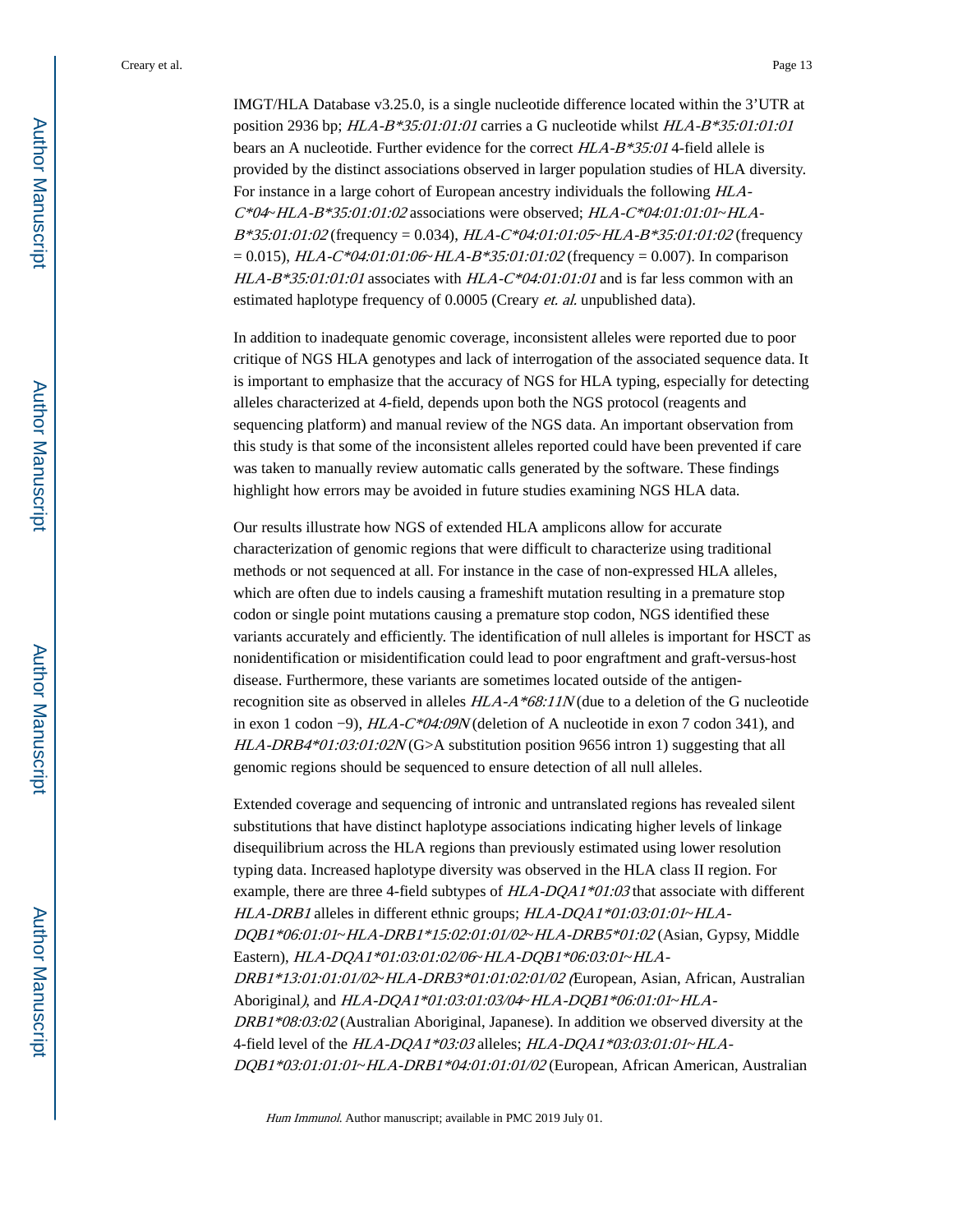Aboriginal, Hispanic), HLA-DQA1\*03:03:01:02~HLA-DQB1\*04:02:01~HLA-DRB1\*04:05:01/HLA-DRB1\*04:10:01 (Asian), HLA-DQA1\*03:03:01:03~ HLA- $DQBI*04:01:01-HLA-DRB1*04:05:01$  (Asian, Hispanic). These haplotypes illustrate how variants in introns could be useful markers of population differences.

In conclusion the B-LCL panel highly defined by NGS is a valuable resource; with the expansion of sequence coverage in both flanking and untested regions novel polymorphisms may lead to name changes. The 18th IHIW will focus on studies evaluating the untested regions as well as other loci in the HLA region. The improvement of algorithms used in NGS HLA assignment software, paired with longer sequence reads and expanded reference databases will achieve faster non-ambiguous sequence assignments. The data generated from this study will be used to update the IPD-IMGT/HLA and IHWG cell repositories and will provide a valuable resource for developing assays and characterizing haplotypes.

#### **Supplementary Material**

Refer to Web version on PubMed Central for supplementary material.

#### **Acknowledgements**

We gratefully acknowledge the Fred Hutchinson Cancer Research center for providing the IHWG DNA samples, in particular Mr. Emil Madraimov and Ms. Angela Bryce for distributing samples to participating laboratories. We are also immensely grateful to the many vendors that provided reagents and software free of charge to some of the investigators. We extend thanks to the Stanford Blood center for their financial and general administrative support for the 17<sup>th</sup> IHIW. LEC and MFV (Stanford University) were supported by grant U19NS095774 from the U.S. National Institutes of Health (NIH). MP (Palacky University) was supported by RVO: 61989592. SAS (Kuwait University) was supported by grant 2012-130-204 from the Kuwait Foundation for Advancement of Science (KFAS). IR (McGill University) was supported by the Genome Canada Science Technology Innovation Center, Compute Canada Resource Allocation Project (WST-164-AB) and Genome Innovation Node (244819).

#### **Abbreviations:**

| HLA   | Human leukocyte antigen                        |
|-------|------------------------------------------------|
| B-LCL | B-lymphoblastoid cell lines                    |
| NGS   | Next-generation sequencing                     |
| IHIW  | International HLA and Immunogenetics Workshop  |
| IHWG  | International Histocompatibility Working Group |

#### **References**

- 1. Yang SY, Milford E, Hammerling U, Dupont B. Description of the reference panel of Blymphoblastoid cell lines for factors of the HLA system: The B-cell line panel designated for the Tenth International Histocompatibility Workshop In Dupont B, editor. Immunobiology of HLA, Volume I, Histocompatibility Testing 1987. New York: Springer-Verlag; 1989 p. 11–19.
- 2. Milford EL, Kennedy LJ, Yang SY, Dupont B, Lalouel JM, Yunis EJ. Serologic Characterization of the Reference Panel of B-Lymphoblastoid Cell Lines for Factors of the HLA system In Dupont B, editor. Immunobiology of HLA Volume I, Histocompatibility Testing 1987. New York: Springer-Verlag; 1989 p. 19–38.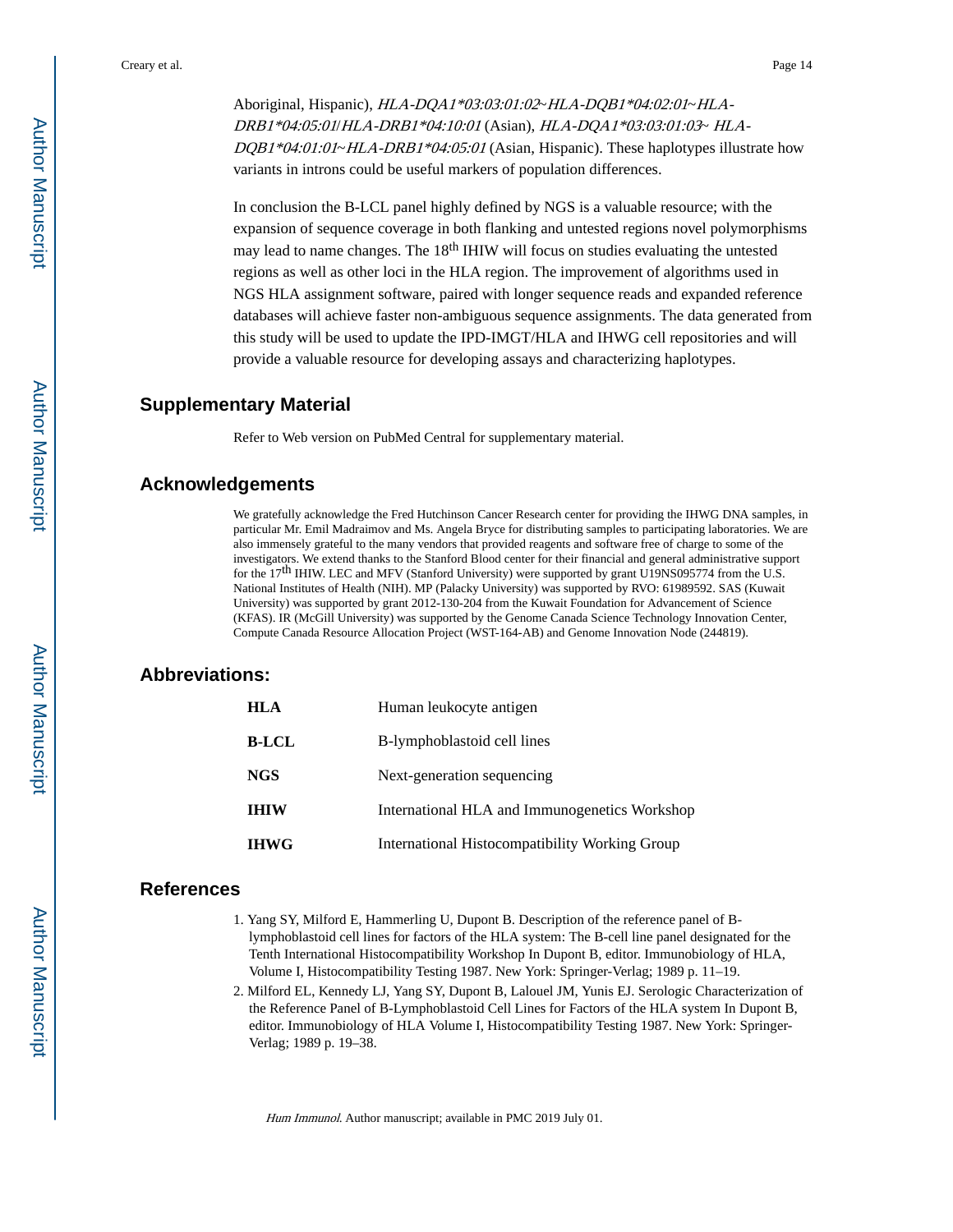- 3. Mickleson E, Reinsmoen N, Robbins FM, Hartzman R, Odum N, Svejgaard A, et al. HLA-Dw and HLA-DP Typing of the Reference Panel of B-Lymphoblastoid Cell Lines In Dupont B, editor. Immunobiology of HLA Volume I, Histocomaptibility Testing 1987. New York: Springer-Verlag; 1989 p. 38–42.
- 4. Yang SY. Assignment of HLA-A and HLA-B Antigens for the Reference Panel of B-Lymphoblastoid Cell Lines Determined by One-Dimensional Isoelectric Focusing (1D-IEF) Gel Electrophoresis In Dupont B, editor. Immunobiolofy of HLA Volume I, Histocomaptibility Testing 1987. Ney York: Springer-Verlag; 1989 p. 43–44.
- 5. Knowles RW. Assignment of HLA-Class II alpha and beta Chain 2-D Gel Patterns for the Workshop Reference Panel of B-Lymphoblastoid Cell Lines In Dupont B, editor. Immunobiology of HLA Volume I, Histocompatibility Testing 1987. New York: Springer-Verlag; 1989 p. 44–46.
- 6. Flomenberg N Assignment of T-Cell\_Defined (TCD) HLA Class II Specificties for the Reference Panel of B-Lymphoblastoid Cell Lines In Dupont B, editor. Immunobiology of HLA Volume I, Histocompatibility Testing 1987. New York: Springer-Verlag; 1989 p. 46–48.
- 7. Kimura A, Dong RP, Harada H, Sasazuki T. DNA typing of HLA class II genes in B-lymphoblastoid cell lines homozygous for HLA. In Tsuji K, Aizawa M, Sasazuki T, editors. HLA 1991, Proceedings of the Eleventh International Histocompatibility Workshop and Conference held in Yokohama, Japan, 6–13 November 1991 New York: Oxford University Press; 1992 p. 419–425.
- 8. Marsh SGE, Packer R, Heyes JM, Bolton B, Faucher R, Charron D, et al. The 12th International Histocompatibility Workshop cell lines panel In Charron D, editor. Genetic diversity of HLA Functional and Medical Implication. Paris: EDK; 1997 p. 26–27.
- 9. Mickleson E, Rosielle J, Pei J, Hansen JA. Quality control and reference cells for DNA typing: The International Human MHC Cell and Gene Bank. In Hansen JA, editor. Immunobiology of the Human MHC, Proceedings of the 13th International Histocompatibility Workshop and Conference, Volume I Denmark: PJ Schmidt; 2006 p. 417–420.
- 10. Hansen JA. Fred Hutchinson Cancer Research Center. [Online].; 2018 [cited 2018 June 29. Available from: <https://www.fredhutch.org/en/labs/clinical/projects/ihwg/reference-panels.htnl>.
- 11. Mayor NP, Robinson J, McWhinnie AJM, Ranade S, Eng K, Midwinter W, et al. HLA Typing for the Next Generation. PLOS ONE. 2015 5; 10(e0127153).
- 12. Turner TR, Hayhurst JD, Hayward DR, Bultitude WP, Barker DJ, Robinson J, et al. Single molecule real-time DNA sequencing of HLA genes at ultra-high resolution from 126 International HLA and Immunogenetics Workshop cell lines. HLA. 2018 2; 91(2): p. 88–101. [PubMed: 29171935]
- 13. Norman PJ, Hollenbach JA, Gorgani-Nemat N, Marin WM, Norberg SJ, Ashouri E, et al. Defining KIR and HLA Class I Genotypes at Highest Resolution via High-Throughput Sequencing. The American journal of Human Genetics. 2016 8; 99(2): p. 375–91. [PubMed: 27486779]
- 14. Cao K, Chopek M, Fernandez-Vina MA. High and intermediate resolution DNA typing systems for class I HLA-A, B, C genes by hybridization with sequence-specific oligonucleotide probes (SSOP). Reviews in Immunogenetics. 1999; 1(2): p. 177–208. [PubMed: 11253946]
- 15. Bunce M, O'Neill CM, Barnado MC, Krausa P, Browning MJ, Morris PJ, et al. Photocopying: comprehensive DNA typing for HLA-A, B, C, DRB1, DRB3, DRB4, DRB5 & DQB1 by PCR with 144 primer mixes utilizing sequence-specific primers (PCR-SSP). Tissue Antigens. 1995 11; 46(5): p. 355–67. [PubMed: 8838344]
- 16. Cereb N, Maye P, Lee Y, Kong S, Yang SY. Locus-specific amplification of HLA class I genes from genomic DNA: locus-specific sequences in the first and third introns of HLA-A, -B, and -C alleles. Tissue Antigens. 1995 1; 45(1): p. 1–11. [PubMed: 7725305]
- 17. Kotsch K, Wehling J, Kohler S, Blasczyk R. Sequencing of HLA class I genes based on the conserved diversity of hte non-coding regions: sequence-based typing of the HLA-A gene. Tissue Antigens. 1997 8; 50(2): p. 178–91. [PubMed: 9271828]
- 18. Kotsch K, Wehling J, Blasczyk R. Sequencing of HLA class II genes based on the conserved diversity of the non-coding regions: sequencing based typing of HLA-DRB genes. Tissue Antigens. 1999 5; 53(5): p. 486–97. [PubMed: 10372544]
- 19. Erlich H HLA DNA typing: past, present, and future. Tissue Antigens. 2012 7; 80(1): p. 1–11. [PubMed: 22651253]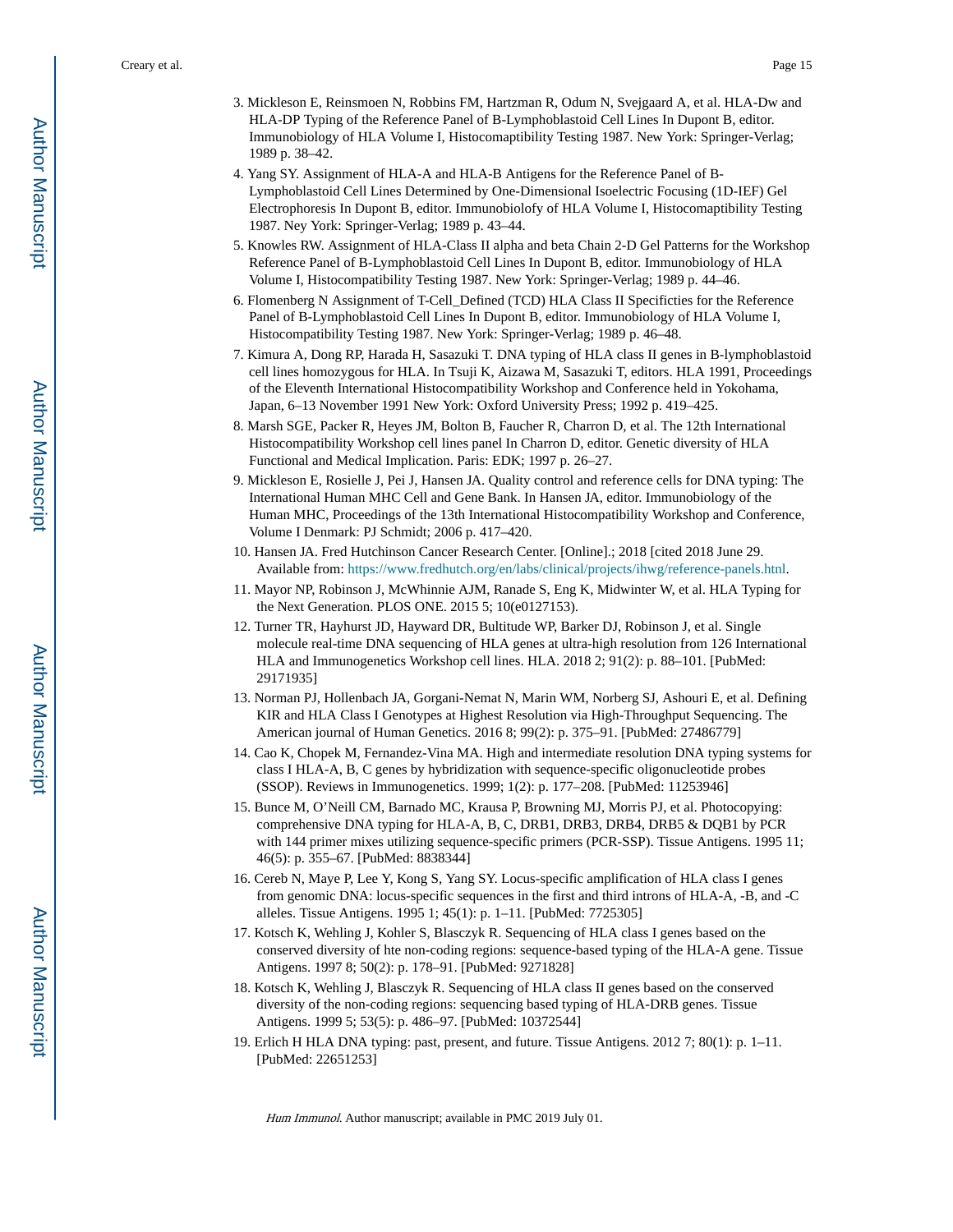Creary et al. Page 16

- 20. Middleton D, Marsh SGE. 16th International HLA and Immunogenetics Workshop (IHIW) Introduction. International Journal of Immunogenetics. 2013 2; 40(1): p. 1. [PubMed: 23280276]
- 21. Robinson J, Halliwell JA, Hayhurst JD, Flicek P, Parham P, Marsh SGE. The IPD and IMGT/HLA database: allele variant databases. Nucleic Acids Research. 2015 1; 43(D423-D431).
- 22. Mack SJ, Cano P, Hollenbach JA, He J, Hurley CK, Middleton D, et al. Common and Well-Documented HLA Alleles: 2012 Update to the CWD Catalogue. Tissue Antigens. 2013 4; 81(4): p. 194–203. [PubMed: 23510415]
- 23. Milius RP, Mack SJ, Hollenbach JA, Pollack J, Heuer M, Gragert L, et al. Genotype List String: a grammar for describing HLA and KIR genotyping results in a text string. Tissue Antigens. 2013 8; 82(2): p. 106–12. [PubMed: 23849068]
- 24. Milius RP, Heuer M, George M, Pollack J, Hollenbach JA, Mack SJ, et al. The GL Service: Web Service to exchange GL String encoded HLA & KIR genotypes with complete and accurate allele and genotype ambiguity. Human Immunology. 2016 3; 77(3): p. 249–56. [PubMed: 26621609]
- 25. Chang CJ, Osoegawa K, Milius RP, Maiers M, Xiao W, Fernandez-Vina MA, et al. Collection and storage of HLA NGS genotyping data for the 17th International HLA and Immunogenetics Workshop. Human Immunology. 2018 2; 79(2): p. 77–86. [PubMed: 29247682]
- 26. Andersson G Evolution of the human HLA-DR region. Frontiers in Bioscience. 1998 7; 3: p. d739–745. [PubMed: 9675159]
- 27. Storkus WJ, Howell DN, Salter RD, Dawson JR, Cresswell P. NK susceptibility varies inversely with target cell class I HLA antigen expression. The Journal of Immunology. 1987 3; 138(6): p. 1657–59. [PubMed: 3819393]
- 28. Zemmour J, Little AM, Schendel DJ, Parham P. The HLA-A,B "negative' mutant cell line C1R expresses a novel HLA-B35 allele, which also has a point mutation in the translation inititiation codon. The Journal of Immunology. 1992 3; 148(6): p. 1941–48. [PubMed: 1541831]
- 29. Dunn DS, Naruse T, Inoko H, Kulski JK. The Association between HLA-A alleles and young Alu dimorphisms near the HLA-J, -H, and -F genes in workshop cell lines and Japenese and Australian populations. Journal of Molecular Evolution. 2002 12; 55(6): p. 718–26. [PubMed: 12486530]
- 30. Ugolotti E, Vanni I, Raso A, Benzi F, Malnati M, Biassoni R. Human leukocyte antigen-B (-Bw6/- Bw4 I80, T80) and human leukocyte antigen-C (-C1/-C2) subgrouping using pyrosequencing analysis. Human Immunology. 2011 5; 72: p. 859–68. [PubMed: 21664941]
- 31. Cox ST, Madrigal JA, Saudemont A. Diversity and characterization of polymorphic 5' promoter haplotypes of MICA and MICB genes. Tissue Antigens. 2014 9; 84: p. 293-303. [PubMed: 24962621]
- 32. Dorak MT, Shao W, Machulla HKG, Lobashevsky ES, Tang J, Park MH, et al. Conserved extended haplotypes of the major histocompatibility complex: further characterization. Genes and Immunity. 2006 6; 7: p. 450–67. [PubMed: 16791278]
- 33. Norman PJ, Norberg S, Nemat-Gorgani N, Royce T, Hollenbach JA, Shults Won M, et al. Very long haplotype tracts characterized at high resoltuion from HLA homozygous cell lines. Immunogenetics. 2015 9; 67(9): p. 479–85. [PubMed: 26198775]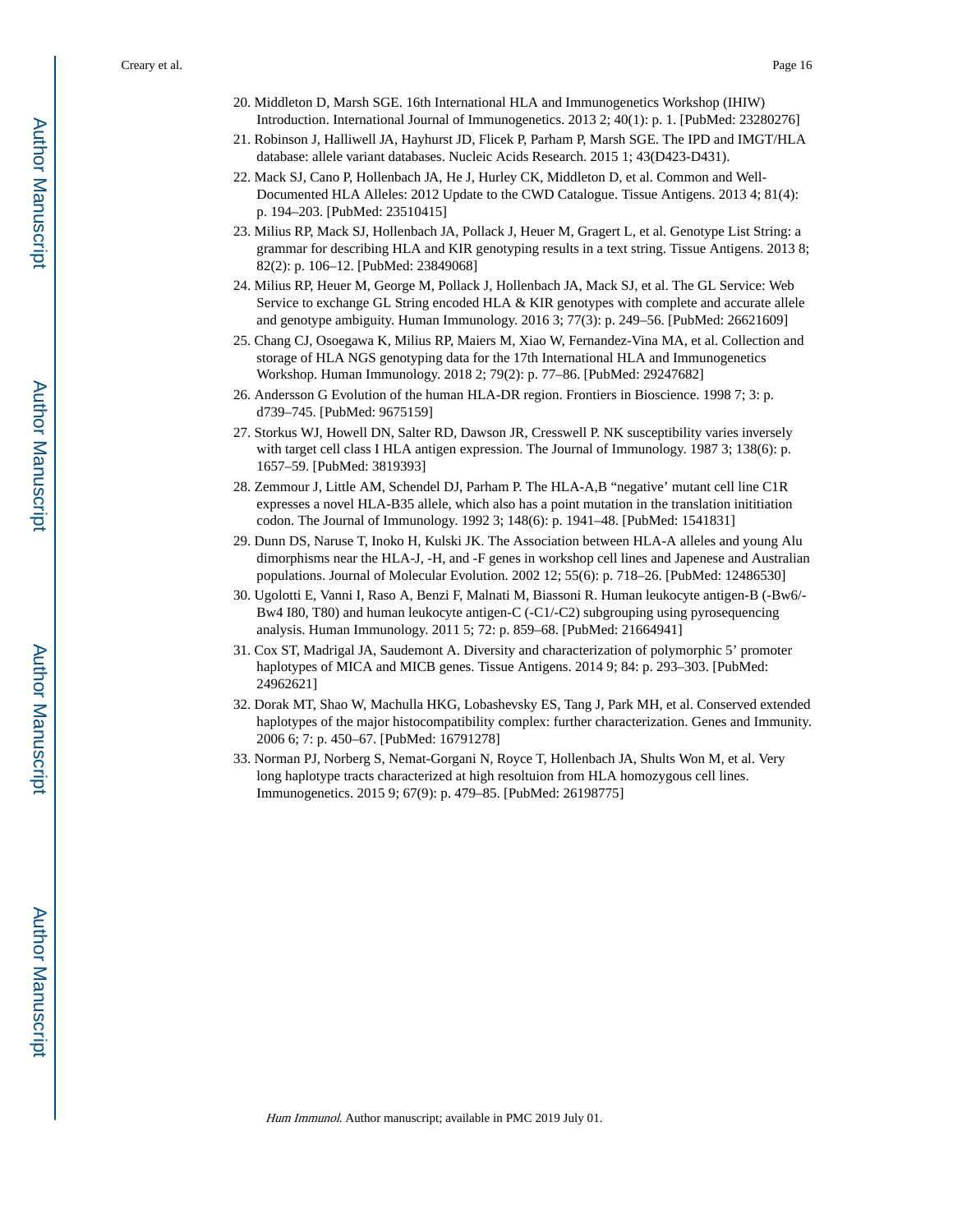Creary et al. Page 17



#### **Figure 1.**

Comparison of 382 B-LCL HLA alleles characterized by NGS with alleles catalogued in the IPD-IMGT/HLA Database Cell Repository. Various categories of NGS HLA alleles matched with corresponding alleles in the IPD-IMGT/HLA Database Cell Repository are shown; NGS HLA alleles matched with increased allelic resolution (dark blue slice), NGS HLA alleles matched with decreased allelic resolution (red slice), NGS HLA alleles matched with the same allelic resolution (green slice). Zygosity discrepancies describe alleles that differ in the number of copies at a given locus. NGS HLA alleles matched with increased allelic resolution but a zygosity discrepancy was detected (purple slice). NGS HLA alleles matched at the same allelic resolution but a zygosity discrepancy was detected (turquoise slice). Typing discrepancies (orange slice) denotes HLA alleles mismatched between the two datasets. The proportion of typing discrepancies detected in the presence of zygosity discrepancies is illustrated in the light-blue slice. NGS HLA alleles that do not have HLA allele data listed in the IPD-IMGT/HLA Database Cell Repository are denoted as no reference (pink slice).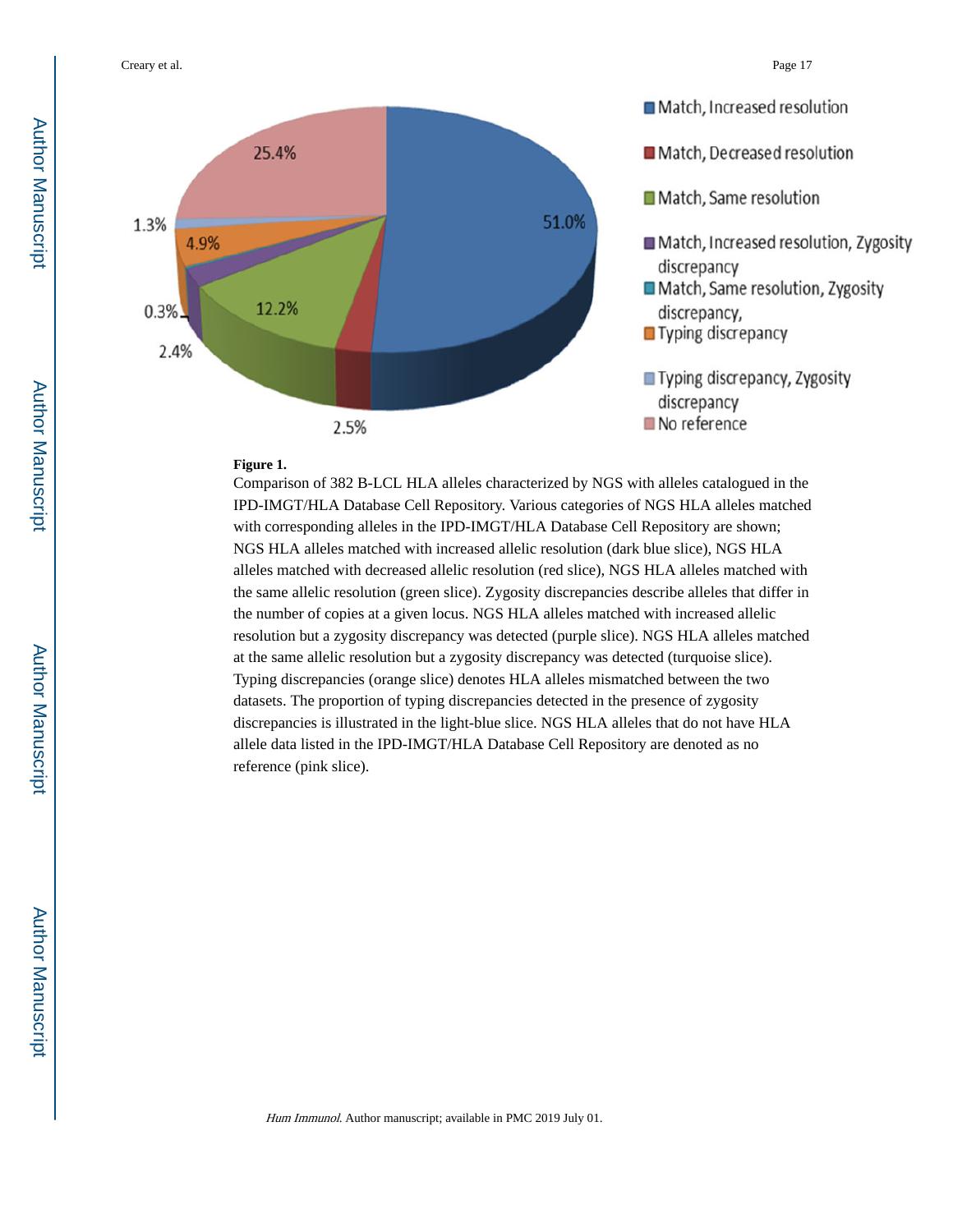## **Table 1.**

Principal Investigators and associated laboratories included in the study Principal Investigators and associated laboratories included in the study

| Labcode | PI(s) names                                 | Laboratory                                                    |
|---------|---------------------------------------------|---------------------------------------------------------------|
| autfis  | Gottfried Fischer                           | Medical University of Vienna, Austria                         |
| cansaw  | Chee Loong Saw, Jiannis Ragoussis           | McGill University Health Center and McGill University, Canada |
| czepet  | Martin Petrek                               | IMTM, Palacky University, Czech Republic                      |
| espcs   | Carles Serra-Pages, Manel Juan              | Hospital Clinic de Barcelona, Spain                           |
| gbrcn   | Colin J Brown                               | NHS Blood and Transplant, London, UK                          |
| gbrsm   | Steven GE Marsh                             | Anthony Nolan Research Institute, London, UK                  |
| gresta  | Catherine Stavropoulos-Giokas, Amalia Dinou | Hellenic Cord Blood Bank, Athens, Greece                      |
| kwtame  | Reem Ameen                                  | Health Sciences Center, Kuwait University, Kuwait             |
| nldspi  | Eric Spierings                              | UMC Utrecht, Netherlands                                      |
| ucagen  | Ketevan Gendzekhadze,                       | City of Hope, CA, USA                                         |
| ucamor  | Gerald P Morris                             | UCSD Immunogenetics and Transplantation Laboratory, CA, USA   |
| ucazha  | Qiuheng Zhang                               | UCLA Immunogenetics Center, CA, USA                           |
| uorkas  | Zahra Kashi                                 | Kashi Clinical Laboratories, OR, USA                          |
| upahsu  | Susan Hsu                                   | American Red Cross, PA, USA                                   |
| usstal  | Marcelo A Fernández-Vi a                    | Stanford University, CA, USA                                  |
| utxask  | Medhat Askar                                | Baylor University Medical Center, TX, USA                     |
| ucasai  | Katsuyuki Saito                             | One Lambda, Thermo Fisher, CA, USA                            |
| upamon  | Dimitrios Monos                             | The Children's Hospital of Philadelphia, PA, USA              |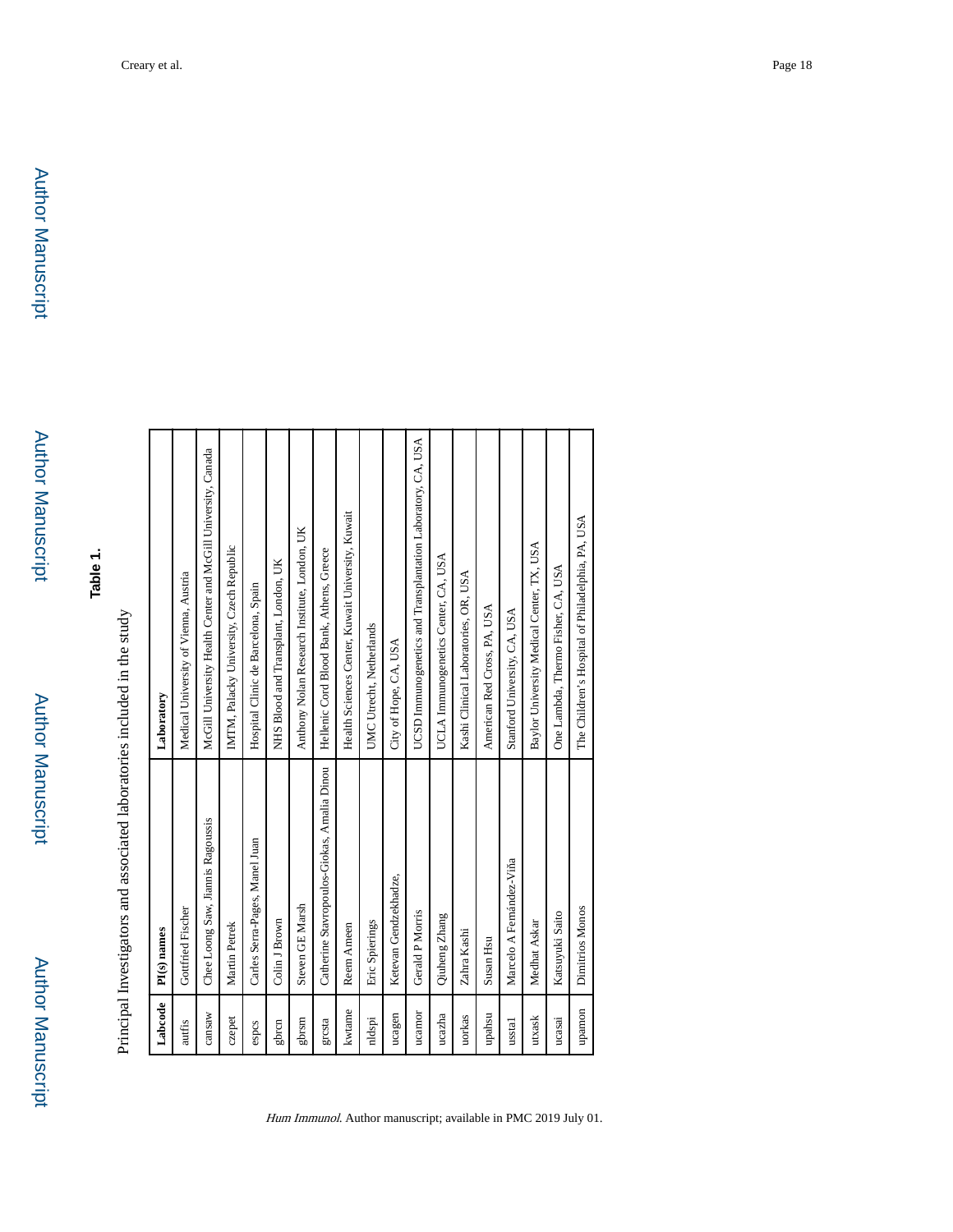|           | NGS systems and HLA Loci typed by participating laboratories                              |                                         |                                                                                              |                                                                                                 |
|-----------|-------------------------------------------------------------------------------------------|-----------------------------------------|----------------------------------------------------------------------------------------------|-------------------------------------------------------------------------------------------------|
| Labcode   | Software                                                                                  | Hardware                                | HLA loci typed                                                                               | Coverage class I/class II                                                                       |
| autfis    | TypeStreamTM Visual, One Lambda-<br>Thermo Fisher Scientific and<br>NGSengine, GenDx. Inc | Ion Torrent <sup>TM</sup> PGM<br>system | A, C, B, DRB1/3/4/5, DQA1, DQB1, DPA1, DPB1                                                  | Full-gene/wide-coverage                                                                         |
| cansaw    | HLA Twin, Omixon                                                                          | MiSeq, Illumina                         | A, C, B, DRB1/3/4/5, DQA1, DQB1, DPA1, DPB1                                                  | Full-gene/full-gene (DQA1, DQB1, DPA1) and wide-<br>coverage                                    |
| czepet    | HLA Twin, Omixon                                                                          | MiSeq, Illumina                         | A, C, B, DRB1/3/4/5, DQA1, DQB1, DPA1                                                        | Full-gene/full-gene (DQA1, DQB1 and DPA1 full-gene) and<br>wide-coverage                        |
| espcs     | NGSengine, GenDx                                                                          | MiSeq, Illumina                         | A, C, B, DRB1, DQB1                                                                          | Full-gene/wide-coverage                                                                         |
| gbrcn     | NGSengine, GenDx TypeStreamTM<br>Visual, One Lambda-Thermo Fisher<br>Scientific           | MiSeq, Illumina Ion S5TM<br>system      | A, C, B, DRB I, DPB I A, C, B, DRB I/3/4/5,<br>DQA I, DQB I, DPA I, DPB I                    | Full-gene/full-gene Full-gene/full-gene (DQA1, DPA1), and<br>wide-coverage                      |
| gbrsm     | SMRT Analysis, PacBio and In-house<br>tools                                               | PacBio RS II system                     | A, C, B, DRB1, DQB1, DPB1                                                                    | Full-gene/wide-coverage                                                                         |
| grcsta    | HLA Twin, Omixon                                                                          | MiSeq, Illumina                         | A, C, B, DRB1/3/4/5, DQA1, DQB1, DPB1                                                        | Full-gene/wide-coverage                                                                         |
| kwtame    | HLA Twin, Omixon                                                                          | MiSeq, Illumina                         | A, C, B, DRB1/3/4/5, DQA1, DQB1, DPA1, DPB1                                                  | Full-gene/full-gene (DQA1, DQB1 and DPA1 full-gene) and<br>wide-coverage                        |
| nldspi    | NGSengine, GenDx                                                                          | MiSeq, Illumina                         | A, C, B, DRB1, DQA1, DQB1, DPA1, DPB1                                                        | Full-gene/wide-coverage                                                                         |
| ucamor    | TruSight HLA Assign, Illumina                                                             | MiSeq, Illumina                         | A, C, B, DRB1/3/4/5, DQA1, DQB1, DPA1, DPB1                                                  | Full-gene (A, C), B (ex1-intron 6)/full-gene (DQB1, DQA1,<br>DPA1), wide-coverage               |
| ucazha    | TypeStreamTM Visual, One Lambda-<br>Thermo Fisher Scientific                              | Ion S5 <sup>TM</sup> XL system          | A, C, B, DRB1/3/4/5, DQA1, DQB1, DPA1, DPB1                                                  | Full-gene/full-gene (DQA1, DPA1), and wide-coverage                                             |
| uorkas    | TypeStreamTM Visual, One Lambda-<br>Thermo Fisher Scientific                              | Ion S5 <sup>TM</sup> XL system          | A, C, B                                                                                      | Full-gene/NT                                                                                    |
| upahsu    | TypeStreamTM Visual, One Lambda-<br>Thermo Fisher Scientific                              | MiSeq, Illumina                         | A, C, B, DRB1/3/4/5, DQA1, DQB1, DPA1, DPB1                                                  | Full-gene/full-gene (DQA1, DPA1), and wide-coverage                                             |
| $usta1-1$ | MIA FORA FLEX, Immucor                                                                    | MiniSeq and NextSeq,<br>Illumina        | A, C, B, DRB1/3/4/5, DQA1, DQB1, DPA1, DPB1                                                  | Full-gene/wide-coverage                                                                         |
| $usta1-2$ | TruSight HLA Assign, Illumina                                                             | MiSeq, Illumina                         | A, C, B, DRB1/3/4/5, DQA1, DQB1, DPA1, DPB1                                                  | Full-gene (A, C), B (ex1-intron 6)/full-gene (DQB1, DQA1,<br>DPAI), wide-coverage               |
| utxask    | TruSight HLA Assign, Illumina HLA<br>Twin, Omixon                                         | MiSeq, Illumina MiSeq,<br>Illumina      | A, C, B, DRB 1/3/4/5, DQA1, DQB1, DPA1, DPB1<br>A, C, B, DRB 1/3/4/5, DQA1, DQB1, DPA1, DPB1 | Full-gene/wide-coverage Full-gene/full-gene (DQA1, DQB<br>and DPA1 full-gene) and wide-coverage |
| ucasai    | TypeStreamTM Visual, One Lambda-<br>Thermo Fisher Scientific                              | Ion S5 <sup>TM</sup> XL system          | A, C, B, DRB1/3/4/5, DQA1, DQB1, DPA1, DPB1                                                  | Full-gene/full-gene (DQA1, DPA1), and wide-coverage                                             |
| upamon    | HLA Twin, Omixon                                                                          | MiSeq, Illumina                         | A, C, B, DRB1/3/4/5, DQA1, DQB1, DPA1, DPB1                                                  | Full-gene/full-gene (DQA1, DQB1 and DPA1 full-gene) and<br>wide-coverage                        |

**Author Manuscript** 

Author Manuscript

Author Manuscript

**Table 2.**

Author Manuscript

**Author Manuscript** 

Author Manuscript

Author Manuscript

Creary et al. Page 19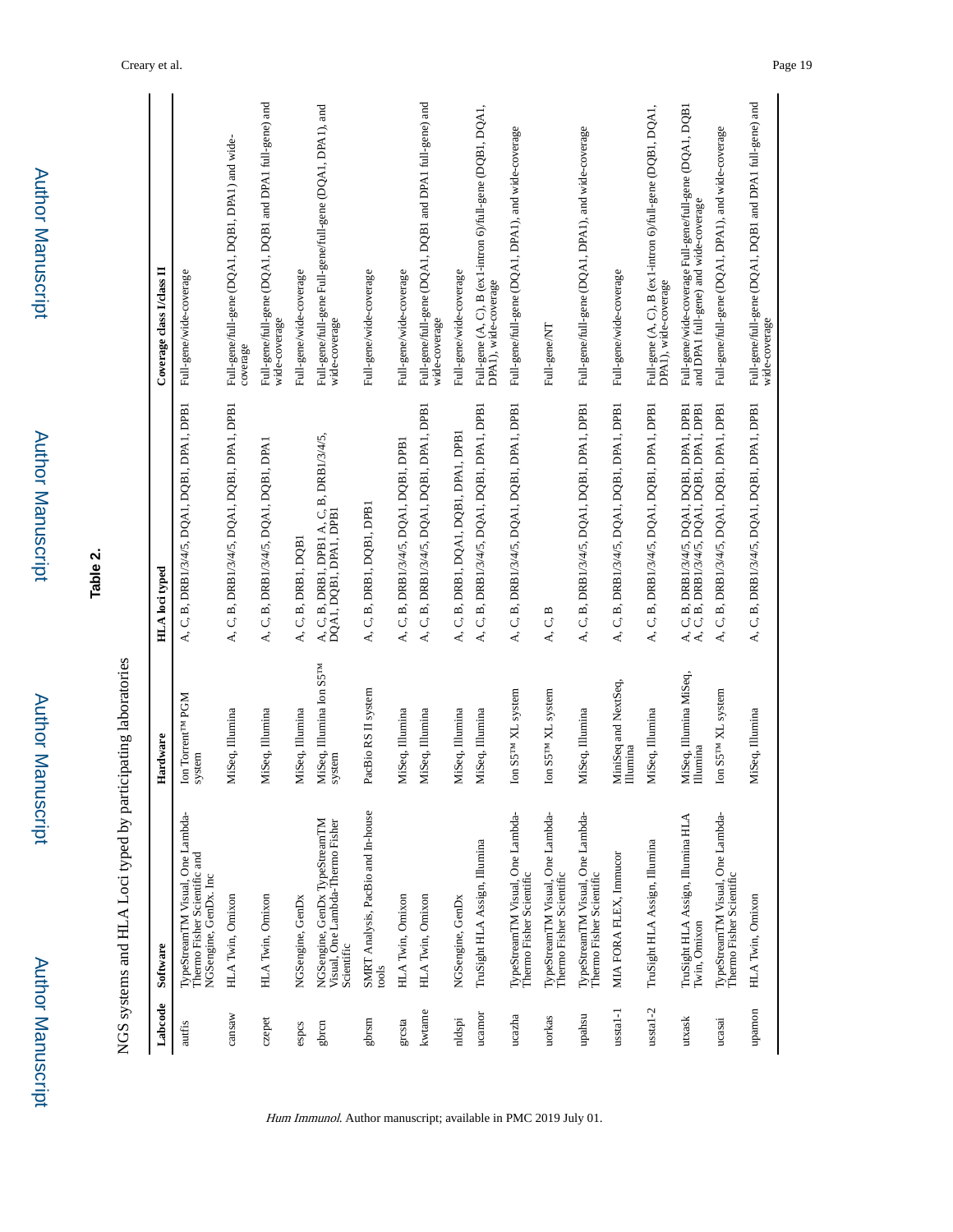**Author Manuscript** 

| l                                                                                                                                                                                                                               |  |
|---------------------------------------------------------------------------------------------------------------------------------------------------------------------------------------------------------------------------------|--|
|                                                                                                                                                                                                                                 |  |
|                                                                                                                                                                                                                                 |  |
|                                                                                                                                                                                                                                 |  |
|                                                                                                                                                                                                                                 |  |
|                                                                                                                                                                                                                                 |  |
|                                                                                                                                                                                                                                 |  |
|                                                                                                                                                                                                                                 |  |
|                                                                                                                                                                                                                                 |  |
| $\frac{1}{1}$                                                                                                                                                                                                                   |  |
|                                                                                                                                                                                                                                 |  |
|                                                                                                                                                                                                                                 |  |
|                                                                                                                                                                                                                                 |  |
|                                                                                                                                                                                                                                 |  |
|                                                                                                                                                                                                                                 |  |
|                                                                                                                                                                                                                                 |  |
|                                                                                                                                                                                                                                 |  |
|                                                                                                                                                                                                                                 |  |
|                                                                                                                                                                                                                                 |  |
|                                                                                                                                                                                                                                 |  |
|                                                                                                                                                                                                                                 |  |
|                                                                                                                                                                                                                                 |  |
|                                                                                                                                                                                                                                 |  |
|                                                                                                                                                                                                                                 |  |
|                                                                                                                                                                                                                                 |  |
|                                                                                                                                                                                                                                 |  |
|                                                                                                                                                                                                                                 |  |
|                                                                                                                                                                                                                                 |  |
|                                                                                                                                                                                                                                 |  |
|                                                                                                                                                                                                                                 |  |
|                                                                                                                                                                                                                                 |  |
|                                                                                                                                                                                                                                 |  |
|                                                                                                                                                                                                                                 |  |
| יונים וואו לא מוסד הוא המוסד הוא היה לא מוסד הוא היה לא היה לא היה לא היה לא היה לא היה לא היה לא היה לא היה ל<br>לא לא היה לא היה לא היה לא היה לא היה לא היה לא היה לא היה לא היה לא היה לא היה לא היה לא היה לא היה לא היה ל |  |
|                                                                                                                                                                                                                                 |  |
|                                                                                                                                                                                                                                 |  |
|                                                                                                                                                                                                                                 |  |
|                                                                                                                                                                                                                                 |  |
|                                                                                                                                                                                                                                 |  |
| $\frac{1}{2}$                                                                                                                                                                                                                   |  |
|                                                                                                                                                                                                                                 |  |
|                                                                                                                                                                                                                                 |  |
|                                                                                                                                                                                                                                 |  |
|                                                                                                                                                                                                                                 |  |
|                                                                                                                                                                                                                                 |  |
|                                                                                                                                                                                                                                 |  |
|                                                                                                                                                                                                                                 |  |
|                                                                                                                                                                                                                                 |  |
|                                                                                                                                                                                                                                 |  |
|                                                                                                                                                                                                                                 |  |
|                                                                                                                                                                                                                                 |  |
|                                                                                                                                                                                                                                 |  |
|                                                                                                                                                                                                                                 |  |
|                                                                                                                                                                                                                                 |  |
|                                                                                                                                                                                                                                 |  |
|                                                                                                                                                                                                                                 |  |
|                                                                                                                                                                                                                                 |  |
|                                                                                                                                                                                                                                 |  |
|                                                                                                                                                                                                                                 |  |
|                                                                                                                                                                                                                                 |  |
|                                                                                                                                                                                                                                 |  |
|                                                                                                                                                                                                                                 |  |
|                                                                                                                                                                                                                                 |  |
|                                                                                                                                                                                                                                 |  |
|                                                                                                                                                                                                                                 |  |
| I                                                                                                                                                                                                                               |  |
|                                                                                                                                                                                                                                 |  |
|                                                                                                                                                                                                                                 |  |
|                                                                                                                                                                                                                                 |  |
|                                                                                                                                                                                                                                 |  |
|                                                                                                                                                                                                                                 |  |
|                                                                                                                                                                                                                                 |  |
|                                                                                                                                                                                                                                 |  |
| $\frac{1}{2}$                                                                                                                                                                                                                   |  |
|                                                                                                                                                                                                                                 |  |
|                                                                                                                                                                                                                                 |  |
| I                                                                                                                                                                                                                               |  |
| ׇ֚֘֝֡                                                                                                                                                                                                                           |  |
|                                                                                                                                                                                                                                 |  |
|                                                                                                                                                                                                                                 |  |
|                                                                                                                                                                                                                                 |  |
|                                                                                                                                                                                                                                 |  |
| i<br> <br> <br> <br>                                                                                                                                                                                                            |  |
|                                                                                                                                                                                                                                 |  |
|                                                                                                                                                                                                                                 |  |
|                                                                                                                                                                                                                                 |  |
|                                                                                                                                                                                                                                 |  |
|                                                                                                                                                                                                                                 |  |
|                                                                                                                                                                                                                                 |  |
|                                                                                                                                                                                                                                 |  |
|                                                                                                                                                                                                                                 |  |
|                                                                                                                                                                                                                                 |  |
|                                                                                                                                                                                                                                 |  |
|                                                                                                                                                                                                                                 |  |
|                                                                                                                                                                                                                                 |  |
|                                                                                                                                                                                                                                 |  |
|                                                                                                                                                                                                                                 |  |
|                                                                                                                                                                                                                                 |  |
|                                                                                                                                                                                                                                 |  |
|                                                                                                                                                                                                                                 |  |
|                                                                                                                                                                                                                                 |  |
|                                                                                                                                                                                                                                 |  |
|                                                                                                                                                                                                                                 |  |
|                                                                                                                                                                                                                                 |  |
|                                                                                                                                                                                                                                 |  |
|                                                                                                                                                                                                                                 |  |
|                                                                                                                                                                                                                                 |  |
|                                                                                                                                                                                                                                 |  |
|                                                                                                                                                                                                                                 |  |
| l                                                                                                                                                                                                                               |  |

| Group                    |               | 2-Field Concordance (%) |          |                      |               |           | 4-Field Concordance (%) |               |               |       |
|--------------------------|---------------|-------------------------|----------|----------------------|---------------|-----------|-------------------------|---------------|---------------|-------|
|                          | Identical     | $Con-2$                 | $Con-3$  | $Con-4$              | Total         | Identical | $Con-2$                 | $Con-3$       | $\frac{4}{3}$ | Total |
| 5                        | 97.97         | 0.00                    | 1.79     | 0.00                 | 99.77         | 75.53     | 2.96                    | 12.63         | 5.22          | 96.34 |
| $\infty$                 | 96.59         | 1.31                    | 1.31     | 0.26                 | 99.48         | 84.34     | 7.61                    | 1.68          | 5.66          | 99.29 |
| $\overline{0}$           | 97.90         | 1.87                    | 0.00     | 0.23                 | 100.0         | 69.86     | 10.75                   | 5.61          | 11.45         | 97.66 |
| Å                        | 96.00         | 1.18                    | 0.00     | 2.82                 | 100.0         | 75.53     | 11.76                   | 2.12          | 9.65          | 99.06 |
| $\overline{05}$          | 97.66         | 141                     | 0.00     | 0.94                 | 100.0         | 78.69     | 7.26                    | 6.32          | 7.03          | 99.30 |
| $\delta$                 | 97.96         | 1.53                    | 0.00     | 0.51                 | 100.0         | 82.14     | 4.08                    | 6.12          | 7.14          | 99.49 |
| S)                       | 95.08         | 117                     | 0.00     | 3.28                 | 99.53         | 76.58     | 8.67                    | 5.39          | 7.26          | 97.89 |
| $\overline{\phantom{0}}$ | 95.08         | 0.52                    | 0.00     | 1.55                 | 97.15         | 70.91     | 7.27                    | 9.35          | 8.05          | 95.58 |
| $\overline{8}$           | 98.61         | 0.00                    | 0.00     | 1.39                 | 100.0         | 95.83     | 0.00                    | 0.00          | 3.47          | 99.31 |
| $\Omega$                 | 97.42         | 141                     | 0.00     | 1.17                 | 100.0         | 79.34     | 5.63                    | 10.56         | 3.52          | 99.06 |
| $\Box$                   | 95.75         | 1.39                    | 0.65     | $\Xi$                | 98.89         | 76.16     | 10.72                   | 3.60          | 7.95          | 98.43 |
| $\overline{c}$           | 96.77         | $\Xi$                   | 0.17     | 0.68                 | 98.72         | 75.38     | 7.13                    | 7.47          | 8.32          | 98.30 |
| $\overline{13}$          | 98.59         | 0.70                    | 0.70     | 0.00                 | 100.0         | 78.17     | 10.33                   | 5.87          | 5.16          | 99.53 |
| $\overline{4}$           | 97.25         | 0.86                    | 1.10     | 0.31                 | 99.53         | 64.82     | 11.08                   | 5.23          | 14.20         | 95.32 |
| $\overline{15}$          | 85.00         | 0.00                    | 0.83     | 4.58                 | 90.42         | 69.58     | 7.08                    | 0.83          | 12.08         | 89.58 |
| $\overline{a}$           | 98.24         | 1.76                    | 0.00     | 0.00                 | 100.0         | 82.46     | 16.18                   | 0.00          | 1.30          | 99.94 |
| $\frac{1}{2}$            | $\frac{1}{2}$ |                         | $\vdots$ | $\ddot{\phantom{0}}$ | $\frac{1}{2}$ | .<br>.    | $\sum_{k=1}^{n}$        | $\frac{1}{1}$ |               | ζ     |

Hum Immunol. Author manuscript; available in PMC 2019 July 01.

Abbreviations: Identical denotes unambiguous reference allele and unambiguous NGS allele concordance rates; Con-2 denotes ambiguous reference allele and ambiguous NGS allele matched at one allele;<br>Con-3 denotes ambiguous r Abbreviations: Identical denotes unambiguous reference allele and unambiguous NGS allele concordance rates; Con-2 denotes ambiguous reference allele and ambiguous NGS allele matched at one allele; Con-3 denotes ambiguous reference alleles and unambiguous NGS alleles matched at one allele; Con-4 denotes unambiguous reference allele and ambiguous NGS allele matched at one allele.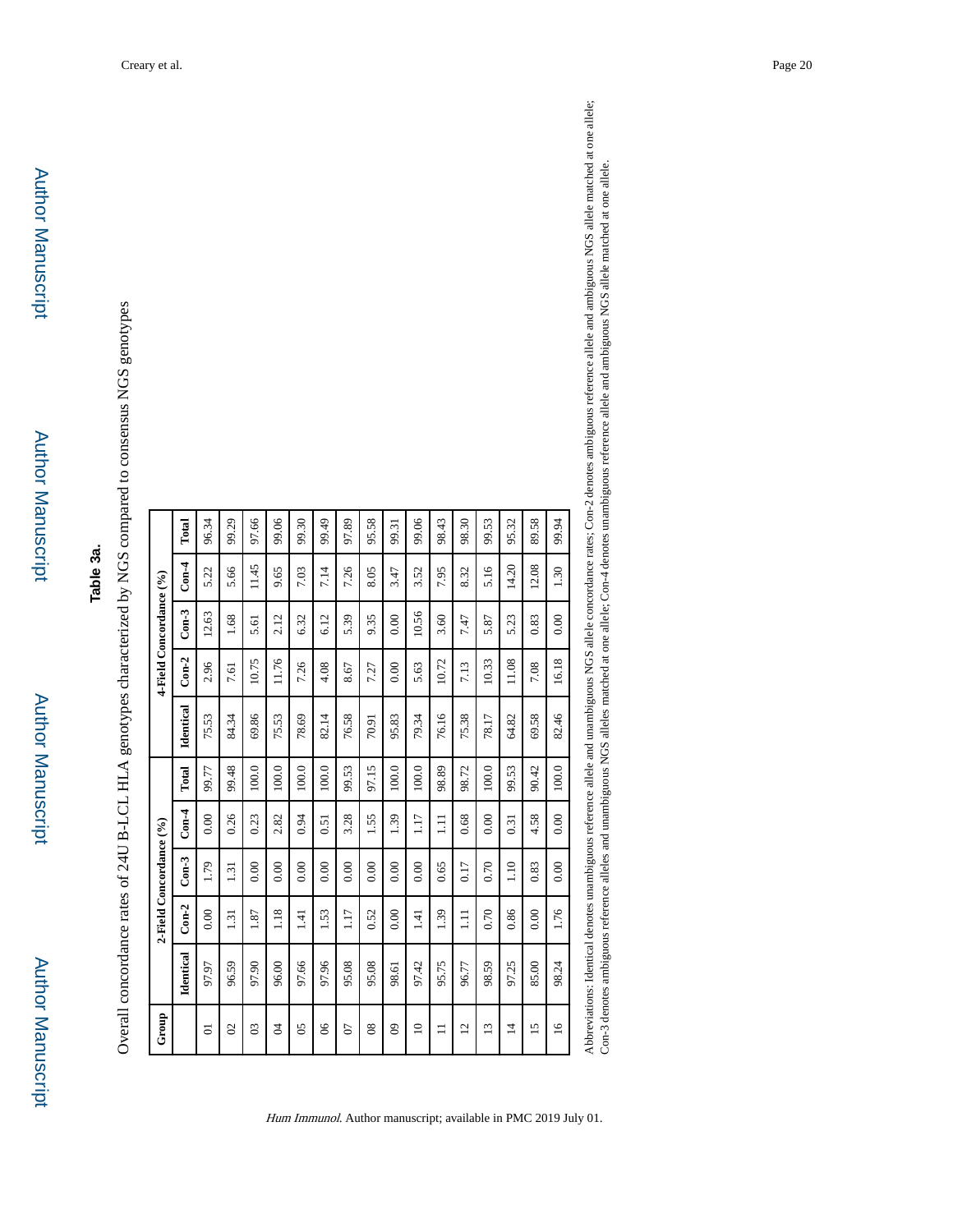Author Manuscript

Author Manuscript

**Author Manuscript** 

|                            |                    |       |              |         |         |                         | HLA gene                |                              |         |         |                         |             |
|----------------------------|--------------------|-------|--------------|---------|---------|-------------------------|-------------------------|------------------------------|---------|---------|-------------------------|-------------|
| Group                      | Allelic resolution | ⋖     | $\mathbf{r}$ | $\cup$  | DRB1    | DRB3                    | DRB4                    | <b>DRB5</b>                  | DQA1    | DQB1    | DPA1                    | <b>DPB1</b> |
| $\overline{5}$             | 2-Field            | 100.0 | 100.0        | 100.0   | 100.0   | 100.0                   | 96.4                    | $100.0$                      | 99.3    | $100.0$ | 100.0                   | 100.0       |
|                            | 4-Field            | 93.3  | 100.0        | 97.2    | 99.3    | 89.8                    | 96.4                    | 100.0                        | 91.7    | 98.6    | 87.5                    | 100.0       |
| $\boldsymbol{\mathcal{S}}$ | 2-Field            | 100.0 | 100.0        | 100.0   | 97.3    | E                       | Ę                       | E                            | Ę       | 99.5    | E                       | 99.5        |
|                            | 4-Field            | 99.5  | 100.0        | 100.0   | 97.9    | E                       | E                       | $\overline{\mathsf{z}}$      | E       | 99.4    | Ë                       | 99.5        |
| ఇ                          | 2-Field            | 100.0 | 100.0        | 100.0   | 100.0   | 100.0                   | 100.0                   | 100.0                        | 100.0   | 100.0   | 100.0                   | 100.0       |
|                            | 4-Field            | 95.8  | 95.8         | $100.0$ | $100.0$ | 84.2                    | $100.0$                 | 100.0                        | 95.8    | $100.0$ | 97.9                    | $100.0$     |
| इ                          | 2-Field            | 100.0 | 100.0        | 100.0   | 100.0   | 100.0                   | $100.0$                 | 100.0                        | 100.0   | $100.0$ | 100.0                   | 100.0       |
|                            | 4-Field            | 97.9  | 100.0        | 100.0   | 100.0   | 100.0                   | 100.0                   | 100.0                        | 100.0   | 100.0   | 93.8                    | $100.0$     |
| $\mathcal{S}$              | 2-Field            | 100.0 | 100.0        | 100.0   | $100.0$ | $100.0$                 | $100.0$                 | 100.0                        | $100.0$ | $100.0$ | 97.9                    | $100.0$     |
|                            | 4-Field            | 100.0 | 100.0        | 100.0   | 100.0   | 95.0                    | 100.0                   | 100.0                        | 97.9    | 100.0   | 97.9                    | 100.0       |
| 8 <sup>o</sup>             | 2-Field            | 100.0 | 100.0        | 100.0   | 100.0   | $\overline{\mathsf{z}}$ | E                       | E                            | 100.0   | 100.0   | $\overline{\mathbf{z}}$ | 100.0       |
|                            | 4-Field            | 100.0 | 100.0        | 100.0   | 100.0   | Ę                       | Ë                       | Ë                            | 96.4    | 100.0   | Ę                       | $100.0$     |
| S)                         | 2-Field            | 100.0 | 100.0        | $100.0$ | 100.0   | 100.0                   | 100.0                   | 100.0                        | 100.0   | 100.0   | 95.8                    | 100.0       |
|                            | 4-Field            | 100.0 | 100.0        | $100.0$ | 100.0   | 85.0                    | $100.0$                 | 100.0                        | 97.9    | $100.0$ | 93.8                    | 95.8        |
| $8^{\circ}$                | 2-Field            | 100.0 | 100.0        | 100.0   | 95.8    | 90.0                    | 95.0                    | 100.0                        | 100.0   | 97.7    | 93.8                    | 80.0        |
|                            | 4-Field            | 100.0 | 100.0        | 100.0   | 89.6    | 84.2                    | 95.0                    | 100.0                        | 97.9    | 95.5    | 93.8                    | 80.0        |
| ව                          | 2-Field            | 100.0 | 100.0        | 100.0   | Ë       | Ë                       | Ë                       | Ë                            | Ë       | Ę       | Ë                       | E           |
|                            | 4-Field            | 100.0 | 97.9         | 100.0   | Ë       | E                       | E                       | E                            | Ë       | E       | $\overline{\mathbf{z}}$ | E           |
| $\approx$                  | 2-Field            | 100.0 | 100.0        | 100.0   | 100.0   | 100.0                   | 100.0                   | 100.0                        | 100.0   | 100.0   | 100.0                   | 100.0       |
|                            | 4-Field            | 100.0 | 100.0        | 100.0   | 100.0   | 90.0                    | 100.0                   | 100.0                        | 100.0   | 100.0   | 100.0                   | 95.8        |
| $\equiv$                   | 2-Field            | 100.0 | 100.0        | 100.0   | 96.6    | E                       | $\overline{\mathbf{z}}$ | $\overleftarrow{\mathbf{z}}$ | 99.3    | 98.5    | 94.3                    | 98.4        |
|                            | 4-Field            | 100.0 | $100.0$      | $100.0$ | 96.6    | E                       | E                       | E                            | 99.3    | 99.3    | 97.1                    | 98.4        |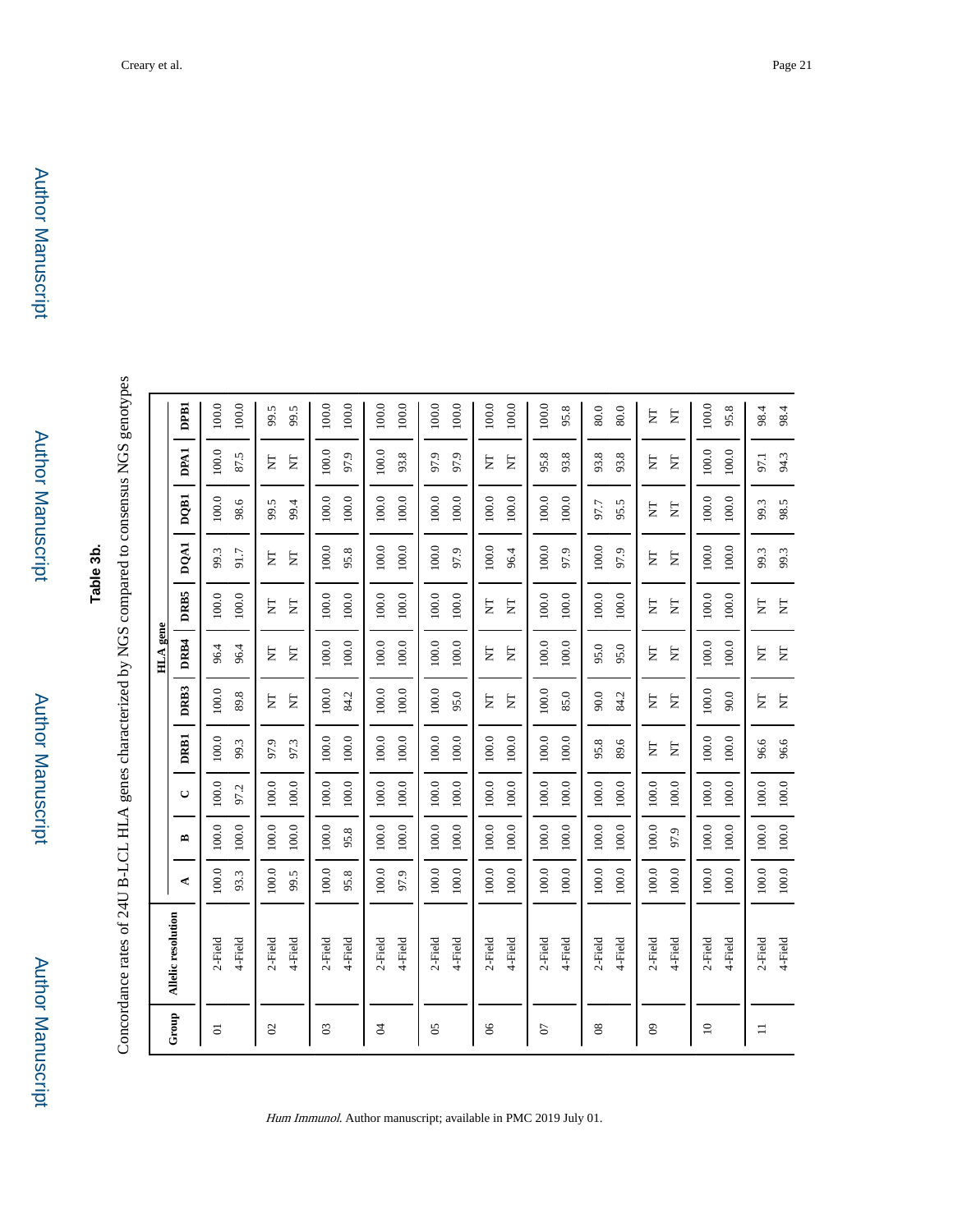|                 |                                                          |       |         |         |             |       | HLA gene                |         |         |             |       |       |
|-----------------|----------------------------------------------------------|-------|---------|---------|-------------|-------|-------------------------|---------|---------|-------------|-------|-------|
| Group           | <b>Allelic</b> resolution                                | ¢     | ≏       | U       | <b>DRB1</b> | DRB3  | DRB4                    | DRB5    | DQA1    | <b>DQB1</b> | DPA1  | DPB1  |
|                 |                                                          |       |         |         |             |       |                         |         |         |             |       |       |
| $\overline{c}$  | 2-Field                                                  | 99.3  | 98.5    | 98.6    | 100.0       | 96.2  | 88.9                    | 100.0   | 100.0   | 98.6        | 100.0 | 99.2  |
|                 | 4-Field                                                  | 99.3  | 98.6    | 98.6    | 99.2        | 96.2  | 86.4                    | 100.0   | 99.2    | 98.6        | 98.5  | 99.2  |
| $\mathbf{13}$   | 2-Field                                                  | 100.0 | 100.0   | 100.0   | 100.0       | 100.0 | 100.0                   | 100.0   | 100.0   | 100.0       | 100.0 | 100.0 |
|                 | 4-Field                                                  | 100.0 | $100.0$ | 100.0   | $100.0$     | 90.0  | 100.0                   | $100.0$ | $100.0$ | $100.0$     | 100.0 | 100.0 |
| $\overline{4}$  | 2-Field                                                  | 100.0 | 100.0   | 100.0   | 99.3        | 98.3  | $-8.1$                  | 100.0   | 99.3    | 98.6        | 100.0 | 100.0 |
|                 | 4-Field                                                  | 97.2  | 96.5    | 95.8    | 99.3        | 93.1  | 98.1                    | 100.0   | 92.4    | 95.1        | 89.6  | 95.8  |
| $\overline{15}$ | 2-Field                                                  | 91.7  | 91.7    | 91.7    | 91.7        | E     | ξ                       | E       | Ę       | 85.4        | E     | ξ     |
|                 | 4-Field                                                  | 91.7  | 91.7    | 91.7    | 89.6        | Ę     | $\mathbf{\overline{z}}$ | Ę       | E       | 83.3        | ξ     | E     |
| $\frac{6}{2}$   | 2-Field                                                  | 100.0 | $100.0$ | $100.0$ | 100.0       | 100.0 | 100.0                   | 100.0   | 100.0   | 100.0       | 100.0 | 100.0 |
|                 | 4-Field                                                  | 100.0 | 100.0   | 100.0   | 100.0       | 100.0 | 100.0                   | 100.0   | 99.5    | $100.0$     | 100.0 | 100.0 |
|                 | Abbearian NTT A can not tread her the nortion tine crown |       |         |         |             |       |                         |         |         |             |       |       |

Abbreviations: NT, HLA gene not typed by the participating group Abbreviations: NT, HLA gene not typed by the participating group

**Author Manuscript** Author Manuscript

Author Manuscript

Author Manuscript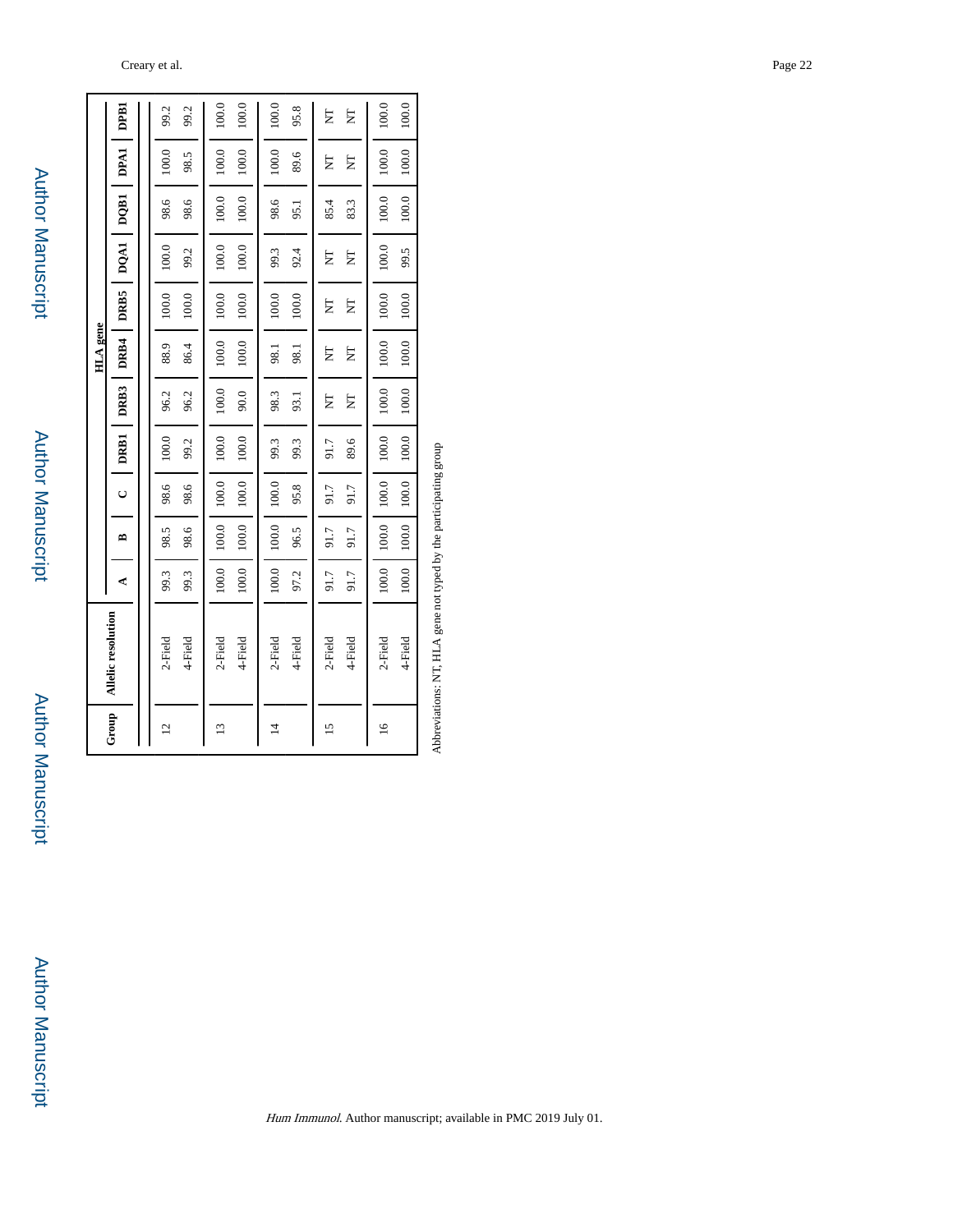| ֖֧֧֦֧ׅ֧֧֧֚֚֚֚֚֚֚֚֚֚֚֚֚֚֚֚֚֚֚֚֚֚֚֬֝֓֜֝֓֝֓<br>י רב הביטו                                                                                                                                                                                                                                                                                               |
|------------------------------------------------------------------------------------------------------------------------------------------------------------------------------------------------------------------------------------------------------------------------------------------------------------------------------------------------------|
|                                                                                                                                                                                                                                                                                                                                                      |
|                                                                                                                                                                                                                                                                                                                                                      |
| $\vdots$<br>$\ddot{\phantom{a}}$                                                                                                                                                                                                                                                                                                                     |
| )<br>)<br>;<br>i<br>;<br>;                                                                                                                                                                                                                                                                                                                           |
|                                                                                                                                                                                                                                                                                                                                                      |
| $\frac{1}{2}$<br>i                                                                                                                                                                                                                                                                                                                                   |
| 1                                                                                                                                                                                                                                                                                                                                                    |
|                                                                                                                                                                                                                                                                                                                                                      |
| $\begin{bmatrix} 1 & 0 & 0 \\ 0 & 0 & 0 \\ 0 & 0 & 0 \\ 0 & 0 & 0 \\ 0 & 0 & 0 \\ 0 & 0 & 0 \\ 0 & 0 & 0 & 0 \\ 0 & 0 & 0 & 0 \\ 0 & 0 & 0 & 0 \\ 0 & 0 & 0 & 0 & 0 \\ 0 & 0 & 0 & 0 & 0 \\ 0 & 0 & 0 & 0 & 0 \\ 0 & 0 & 0 & 0 & 0 & 0 \\ 0 & 0 & 0 & 0 & 0 & 0 \\ 0 & 0 & 0 & 0 & 0 & 0 & 0 \\ 0 & 0 & 0 & 0 & 0 & 0 & 0 \\ $<br>$\frac{1}{2}$<br>l |
| י<br> <br> <br> <br> <br>$\frac{1}{1}$                                                                                                                                                                                                                                                                                                               |
|                                                                                                                                                                                                                                                                                                                                                      |
|                                                                                                                                                                                                                                                                                                                                                      |
| es of ti                                                                                                                                                                                                                                                                                                                                             |
| l                                                                                                                                                                                                                                                                                                                                                    |
|                                                                                                                                                                                                                                                                                                                                                      |
|                                                                                                                                                                                                                                                                                                                                                      |
|                                                                                                                                                                                                                                                                                                                                                      |

| Group        |                                                         | 2-Field Concordance (%) |      |      |              |                                             |       | 4-Field Concordance (%) |      |       |
|--------------|---------------------------------------------------------|-------------------------|------|------|--------------|---------------------------------------------|-------|-------------------------|------|-------|
|              | Identical $\mid$ Con-2 $\mid$ Con-3 $\mid$ Con-4 $\mid$ |                         |      |      | <b>Total</b> | Identical $ $ Con-2 $ $ Con-3 $ $ Con-4 $ $ |       |                         |      | Total |
| ē            | 97.47                                                   | 0.84                    | 0.55 | 0.25 | 99.12        | 72.43                                       | 6.58  | 10.20                   | 7.50 | 96.71 |
| $\mathbb{S}$ | 96.61                                                   | 2.81                    | 0.02 | 0.51 | 99.96        | 78.35                                       | 5.47  | $11.84$ $\cdot$         | 1.62 | 97.28 |
| $\epsilon$   | 97.04                                                   | 2.60                    | 0.36 | 0.00 | 100.0        | 82.37                                       | 17.55 | 0.04                    | 0.00 | 99.96 |
|              | 97.04                                                   | 2.62                    | 0.26 | 0.06 | 99.98        | 75.14                                       | 6.13  | 11.12                   | 6.92 | 99.30 |
| $\approx$    | 97.17                                                   | 1.86                    | 0.00 | 0.68 | 99.71        | 77.62                                       | 5.71  | 11.57                   | 1.97 | 96.87 |
|              |                                                         |                         |      |      |              |                                             |       |                         |      |       |

Abbreviations: Identical denotes unambiguous reference allele and unambiguous NGS allele concordance rates; Con-2 denotes ambiguous reference allele and ambiguous NGS allele matched at one allele; Abbreviations: Identical denotes unambiguous reference allele and unambiguous NGS allele concordance rates; Con-2 denotes ambiguous reference allele and ambiguous NGS allele matched at one allele; Con-3 denotes ambiguous reference alleles and unambiguous NGS alleles matched at one allele; Con-4 denotes unambiguous reference allele and ambiguous NGS allele matched at one allele. Con-3 denotes ambiguous reference alleles and unambiguous NGS alleles matched at one allele; Con-4 denotes unambiguous reference allele and ambiguous NGS allele matched at one allele.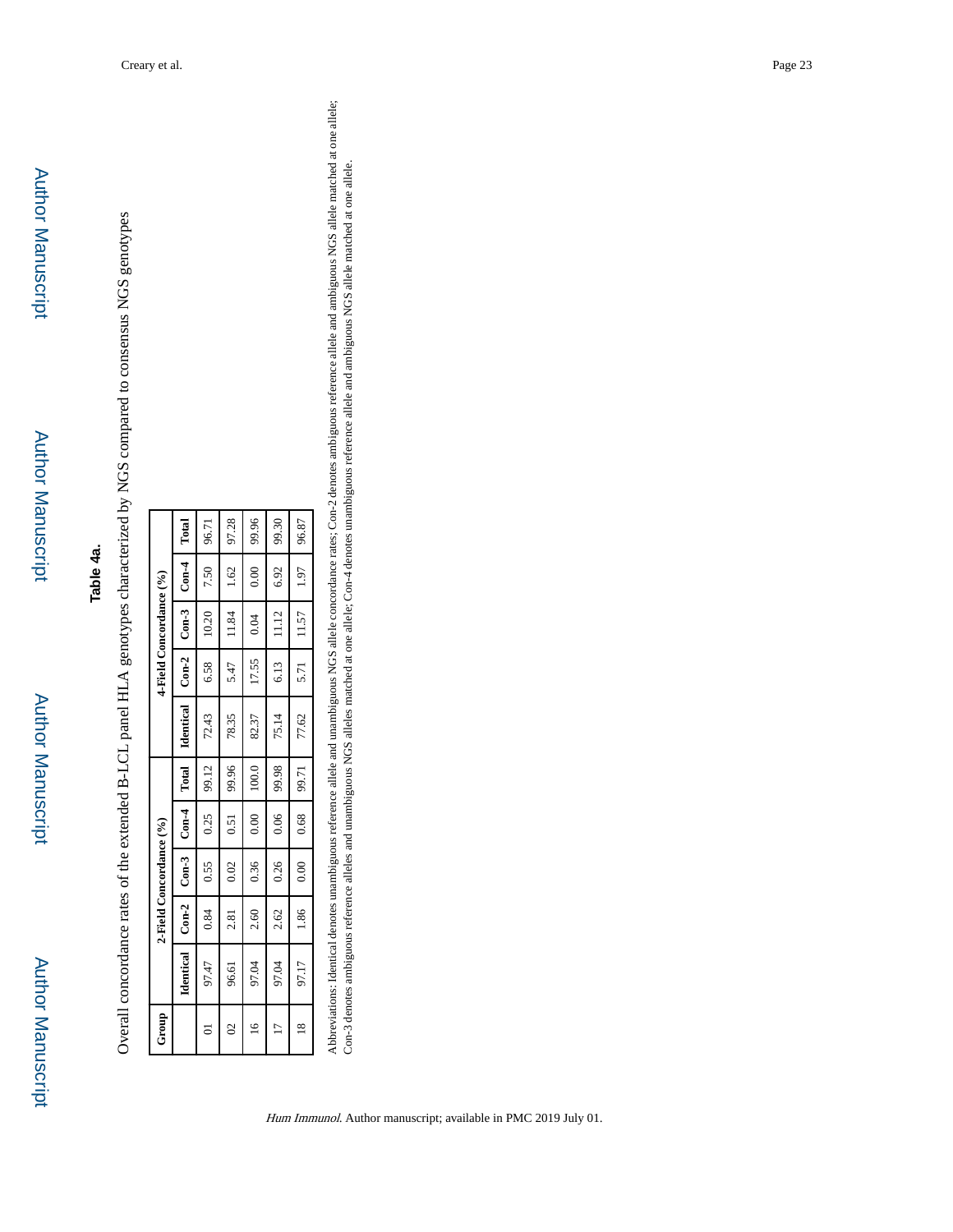**Author Manuscript** 

Author Manuscript

Author Manuscript

| $\frac{1}{2}$ $\frac{1}{2}$ $\frac{1}{2}$ $\frac{1}{2}$ $\frac{1}{2}$ $\frac{1}{2}$ $\frac{1}{2}$ $\frac{1}{2}$ $\frac{1}{2}$ $\frac{1}{2}$ |
|---------------------------------------------------------------------------------------------------------------------------------------------|
| יָ                                                                                                                                          |
| is and it                                                                                                                                   |
| <b>CONSULTANT AND IN THE UNIT</b><br>Ì<br><b>I</b>                                                                                          |
|                                                                                                                                             |
|                                                                                                                                             |
|                                                                                                                                             |
|                                                                                                                                             |
|                                                                                                                                             |
| י<br>ול                                                                                                                                     |
|                                                                                                                                             |
| - 1<br>1<br>1<br>1<br>1<br>1                                                                                                                |
|                                                                                                                                             |
| י                                                                                                                                           |
|                                                                                                                                             |
|                                                                                                                                             |
|                                                                                                                                             |

|                    |                    |       |       |         |       |       | <b>HLA</b> gene |       |             |       |             |       |
|--------------------|--------------------|-------|-------|---------|-------|-------|-----------------|-------|-------------|-------|-------------|-------|
| Group              | Allelic resolution | ¢     | ≏     | U       | DRB1  | DRB3  | DRB4            | DRB5  | <b>DQA1</b> | DQB1  | <b>DPA1</b> | DPB1  |
| $\overline{\circ}$ | 2-Field            | 100.0 | 99.6  | 98.9    | 99.6  | 100.0 | 97.6            | 96.6  | 99.2        | 97.0  | 99.6        | 99.2  |
|                    | 4-Field            | 99.7  | 92.9  | 97.4    | 9.6   | 93.6  | 97.6            | 87.1  | 95.4        | 95.9  | 95.8        | 99.2  |
| $\infty$           | 2-Field            | 100.0 | 100.0 | 100.0   | 99.6  | 100.0 | 100.0           | 100.0 | 100.0       | 100.0 | 100.0       | 100.0 |
|                    | 4-Field            | 100.0 | 95.3  | 100.0   | 9.6   | 96.7  | 100.0           | 100.0 | 96.9        | 99.8  | 99.4        | 86.1  |
| $\overline{16}$    | 2-Field            | 100.0 | 100.0 | 100.0   | 100.0 | 100.0 | 100.0           | 100.0 | 100.0       | 100.0 | 100.0       | 100.0 |
|                    | 4-Field            | 99.8  | 100.0 | $100.0$ | 100.0 | 9.6   | 100.0           | 100.0 | 100.0       | 100.0 | 100.0       | 100.0 |
| $\overline{17}$    | 2-Field            | 100.0 | 100.0 | 100.0   | 100.0 | 100.0 | 100.0           | 100.0 | 100.0       | 99.8  | 100.0       | 100.0 |
|                    | 4-Field            | 100.0 | 99.8  | 100.0   | 100.0 | 96.3  | $100.0$         | 100.0 | 97.2        | 99.2  | 99.5        | 99.7  |
| $\frac{8}{18}$     | 2-Field            | 99.8  | 100.0 | 100.0   | 99.8  | 99.5  | 100.0           | 95.8  | 99.6        | 99.2  | 100.0       | 99.8  |
|                    | 4-Field            | 98.6  | 94.8  | 100.0   | 99.4  | 95.7  | 100.0           | 95.7  | 96.6        | 98.6  | 9.6         | 87.1  |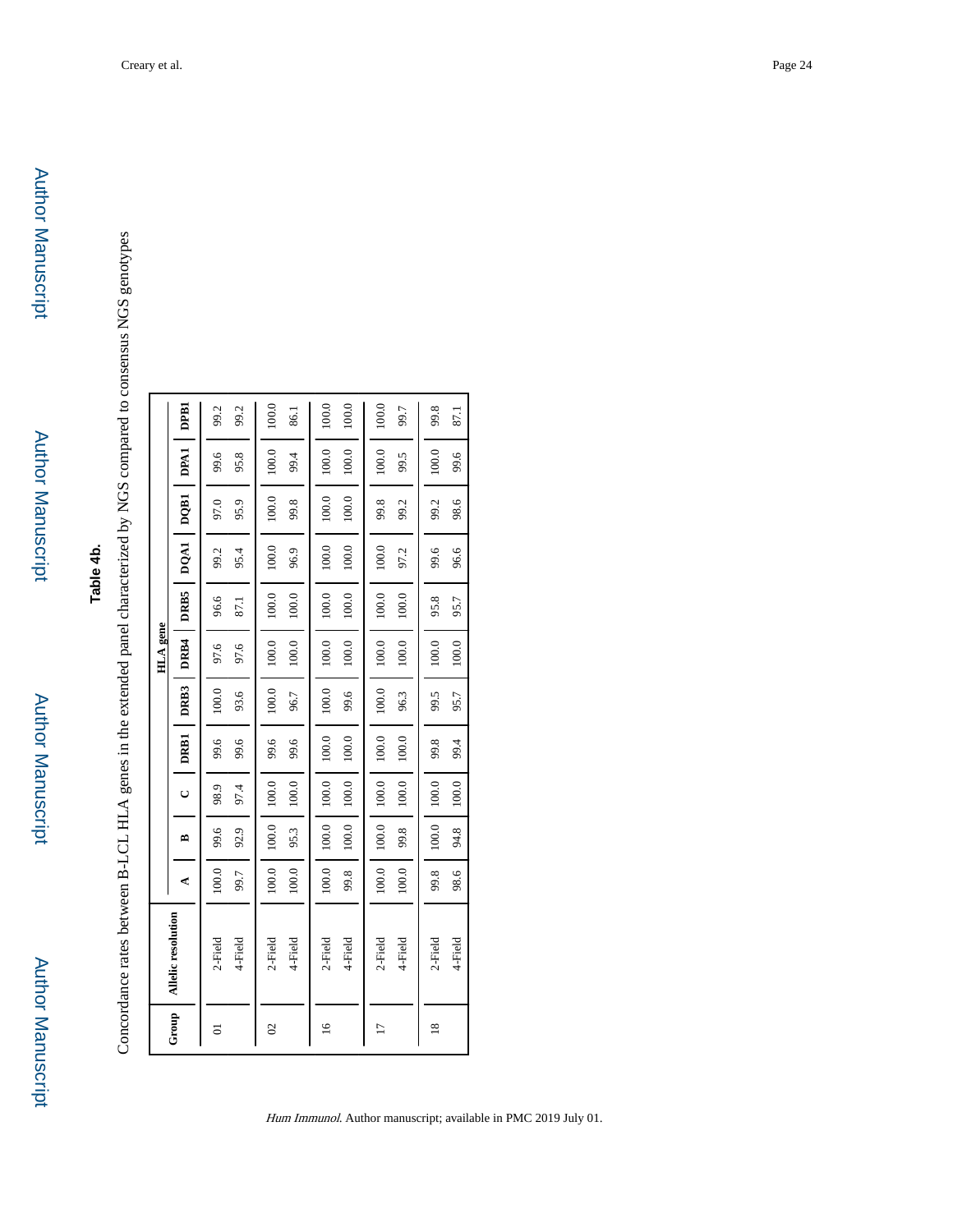| Cell ID / Cell Name                                                                                                                                                                                          | Most similar allele                            | Nucleotide Substitution $\real^d$       | $\mathrm{change}^b$<br>$\frac{C_{\text{odom}}}{\text{Amino}}$<br>Acid | New allele name                       | GenBank Accession number | <b>IMGT/HLA</b><br>Accession<br>Database<br>number<br>Ė |
|--------------------------------------------------------------------------------------------------------------------------------------------------------------------------------------------------------------|------------------------------------------------|-----------------------------------------|-----------------------------------------------------------------------|---------------------------------------|--------------------------|---------------------------------------------------------|
| <b>IHW09208 / CIR</b>                                                                                                                                                                                        | HLA-A*02:01:01:01                              | G deletion                              | $179$ exon $3\,/\,$ FMS                                               | N/A result of artificial mutation     | $\mathbf{N}/\mathbf{A}$  | $\sum_{i=1}^{n}$                                        |
|                                                                                                                                                                                                              | HLA-B*35:03:01                                 | $\Delta T G > T T G$                    | $1$ Met > Leu<br>$-24$ exon                                           | N/A result of artificial mutation     | $\sum_{i=1}^{n}$         | $\sum_{i=1}^{n}$                                        |
| IHW09314 / V.E.C.                                                                                                                                                                                            | HLA-A*33:03:01                                 | $G\underline{C}G > G\underline{T}G$     | $-20$ exon $1 /$<br>Ala > Val                                         | HLA-A*33:172                          | MK182707                 | HWS10053663                                             |
| IHW09163 / HIN, JP<br><b>IHW09165/HIN, S</b>                                                                                                                                                                 | HLA-C*14:02:01:01                              | $GTC > \underline{ATG}$                 | $4$ /Val > Met<br>248 exon                                            | HLA-C*14:102                          | MK182704                 | HWS10053937                                             |
| I NOW / 194 / WON. I                                                                                                                                                                                         | HLA-DRB1*14:08                                 | ATG > ACG                               | $160$ exon $3$ / $\,$ Met $>$ Thr                                     | HLA-DRB1*14:211                       | MK205123                 | HWS10053955                                             |
| IHW09184 / DCH008<br>IHW09182 / DCH002<br>IHW09183 / DCH007<br>EI W09121 / CHIO13<br><b>IHW09227 / JAP-NF</b><br>IHW09205 / PETCH<br>IHW09199 / DJU, S<br>HW09077/T7527<br>IHW09441 / FH53<br>IHW09198 / MIN | QB1*03:01:01:03<br>HLA-DQB1*03:01:01:01/HLA-D0 | $\operatorname{Hybridx1}^{\mathcal{C}}$ | Introns 1<br>and $2\,$                                                | HLA-DQB1*03:01:01:07                  | LC217997                 | HLA17167                                                |
| IHW09333 / KI<br>IHW09253 / THAI742                                                                                                                                                                          | HLA-DQB1*03:01:01:01/HLA-DQB1*03:01:01:03      | $_{\rm Hybrid x2}$ $\!d$                | Intron 1                                                              | HLA-DQB1*03:01:01:12                  | MG571442                 | HLA17367                                                |
| IHW09163 / HIN, JP<br>IHW09165 / HIN, S<br>IHW09070/LUY                                                                                                                                                      | HLA-DQB1*03:01:01:01/HLA-DQB1*03:01:01:03      | ${\rm Hybridx3}^{\mathcal{C}}$          | $\begin{array}{l} \text{Introns} \ 1 \\ \text{and} \ 2 \end{array}$   | HLA-DQB1*03:01:01:17                  | MF156573                 | HLA17462                                                |
| IHW09182 / DCH002                                                                                                                                                                                            | HLA-DQB1*05:01:01:03                           | TCC > TCT                               | $-6$ exon<br>1/Ser > Ser                                              | HLA-DQB1*05:01:24:02 (Intron variant) | MG686541                 | <b>HLA18105</b>                                         |
| <b>IHW09060/CB6B</b><br><b>IHW09103/KT14</b>                                                                                                                                                                 | HLA-DPA1*02:02:01                              | $GTC > \underline{A}TC$                 | 91 exon<br>$3$ Val > Met                                              | HLA-DPA1*02:07:01:01                  | KP774801                 | HLA15619                                                |
| <b>IHW09220 / XLI-ND</b><br><b>IHW09214 / KNE</b>                                                                                                                                                            |                                                | $CC\underline{A} > CC\underline{G}$     | $127$ exon $3/\mathrm{Pro} > \mathrm{Pro}$                            |                                       |                          |                                                         |
| IHW09248 / KHAGNI<br>IHW09298 / HAS-15                                                                                                                                                                       |                                                | GT <u>A</u> > GT <u>C</u>               | $\frac{154 \text{ exon}}{3 \text{Val} > \text{Val}}$                  |                                       |                          |                                                         |

Creary et al. Page 25

Author Manuscript

**Author Manuscript** 

Author Manuscript

Author Manuscript

**Table 5.**

Novel alleles identified in the B-LCL panel

Novel alleles identified in the B-LCL panel

Author Manuscript

**Author Manuscript** 

Author Manuscript

Author Manuscript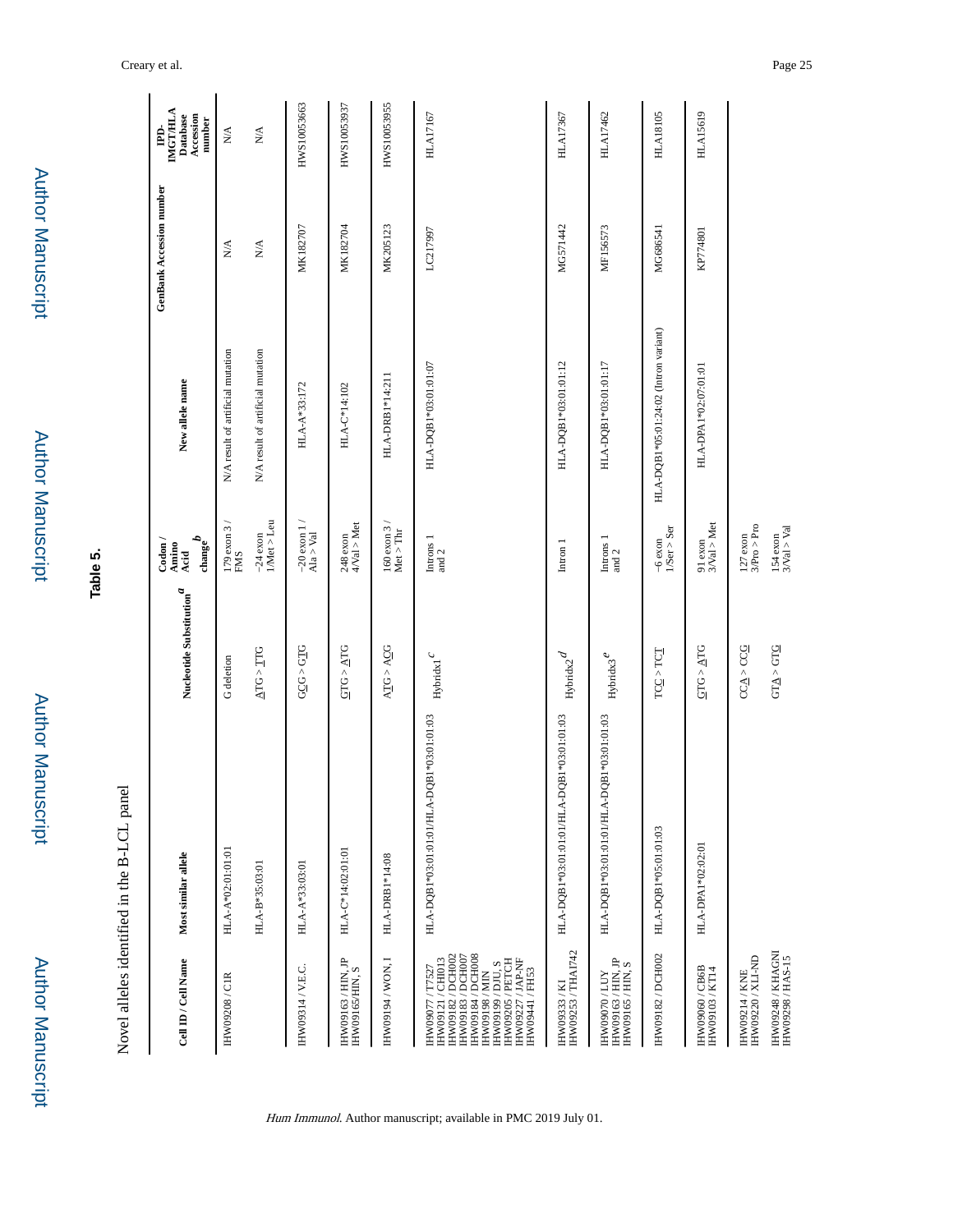| Cell ID / Cell Name | Most similar allele                                                                       | Nucleotide Substitution $\hspace{-.1cm}\rule{.1cm}{.1cm}^d$ | $\begin{array}{c} \text{Codon}\ / \text{Amino} \\ \text{Ania} \\ \text{Acid} \end{array}$<br>$\text{change}^\nu$ | New allele name   | <b>GenBank Accession number</b> | IMGT/HLA<br>Database<br>Accession<br>number<br>Ê. |
|---------------------|-------------------------------------------------------------------------------------------|-------------------------------------------------------------|------------------------------------------------------------------------------------------------------------------|-------------------|---------------------------------|---------------------------------------------------|
| IHW09340 / 1066     |                                                                                           |                                                             |                                                                                                                  |                   |                                 |                                                   |
| IHW09397 / DUG150   | HLA-DPA1*02:02:01                                                                         | $QTC > \triangle TCG$                                       | 91 exon<br>$3$ Val > Met                                                                                         | TBA               | MK182706                        | HWS10053939                                       |
|                     |                                                                                           | $CC\underline{A} > CC\underline{G}$                         | $127$ exon $3/\mathrm{Pro} > \mathrm{Pro}$                                                                       |                   |                                 |                                                   |
|                     |                                                                                           | $GT\Delta > GT\Omega$                                       | $\begin{array}{c} 154 \text{ exon} \\ 3\text{Val} > \text{Val} \end{array}$                                      |                   |                                 |                                                   |
|                     |                                                                                           | $C\underline{GO} > C\underline{AO}$                         | $224 \exp 4/$<br>$Arg > Gln$                                                                                     |                   |                                 |                                                   |
| IHW09383 / FH9      | HLA-DPA1*02:02:02                                                                         | CCA > CTA                                                   | $3/Pro > Leu$<br>114 exon                                                                                        | HLA-DPA1*02:14    | MK182705                        | HWS10053941                                       |
| IHW09347 / 2012     | HLA-DPA1*03:01                                                                            | GTC > GTC                                                   | $4$ Val $>$ Val $\,$<br>204 exon                                                                                 | HLA-DPA1*03:01:02 | KY807146                        | HLA17562                                          |
| IHW09275 / GU373    | HLA-DPA1*04:01                                                                            | $C = 4C$                                                    | 190 $\exp(4/$<br>Ala > Thr                                                                                       | HLA-DPA1*04:02    | KY807145                        | <b>HLA17563</b>                                   |
|                     | Aucleotide of the previously reported allele is listed first, differences are underlined. |                                                             |                                                                                                                  |                   |                                 |                                                   |
|                     |                                                                                           |                                                             |                                                                                                                  |                   |                                 |                                                   |

Hum Immunol. Author manuscript; available in PMC 2019 July 01.

 $H_2$ bridx1 consists of the following mutations: HLA-DQB1\*03:01:01:01 = Intron-1 G > T substitution at 1490 bp, Intron-2 G > A substitution at 3371 bp; HLA-DQB1\*03:01:01:03 = Intron-1 T > C Hybridx1 consists of the following mutations: HLA-DQB1\*03:01:01:01 = Intron-1 G > T substitution at 1490 bp, Intron-2 G > A substitution at 3371 bp; HLA-DQB1\*03:01:01:03 = Intron-1 T > C substitution at 742 bp and G  $>$  T at 1490 bp (HLA-DQB1\*03:01:01:07) substitution at 742 bp and G  $>$  T at 1490 bp (HLA-DQB1\*03:01:01:07)  $d_{\text{HybridX2}}$  consists of the following mutations: HLA-DQB1\*03:01:01 = Intron-1 G > T substitution at 1490 bp. Intron-2 G > A substitution at 2979 bp and G > A at 3371 bp; HLA-DQB1\*03:01:013 = Hybridx2 consists of the following mutations: HLA-DQB1\*03:01:01:01 = Intron-1 G > T substitution at 1490 bp, Intron-2 G > A substitution at 2979 bp and G > A at 3371 bp; HLA-DQB1\*03:01:01:03 = Intron-1 T > C substitution at 742 bp and G > T at 1490 bp; Intron-2 G > A substitution at 2979 bp (HLA-DQB1\*03:01:01:12) Intron-1 T > C substitution at 742 bp and G > T at 1490 bp; Intron-2 G > A substitution at 2979 bp (HLA-DQB1\*03:01:01:12)  $\mu$ ybridx3 consists of the following mutations: HLA-DQB1\*03:01:01:01 = Intron-1 G > T substitution at 1490 bp. Intron-2 C > G substitution at 3209 bp and G > A at 3371 bp; HLA-DQB1\*03:01:03 = Hybridx3 consists of the following mutations: HLA-DQB1\*03:01:01:01 = Intron-1 G > T substitution at 1490 bp, Intron-2 C > G substitution at 3209 bp and G > A at 3371 bp; HLA-DQB1\*03:01:01:03 = Intron-1 T > C substitution at 742 bp and G > T at 490 bp; Intron-2 C > G substitution at 3209 bp (HLA-DQB1\*03:01:01:17) Intron-1 T > C substitution at 742 bp and G > T at 490 bp; Intron-2 C > G substitution at 3209 bp (HLA-DQB1\*03:01:01:17)

Abbreviations: FMS, Frame shift mutation; N/A, non-applicable; TBA, to be assigned Abbreviations: FMS, Frame shift mutation; N/A, non-applicable; TBA, to be assigned

Author Manuscript

Author Manuscript

Author Manuscript

**Author Manuscript** 

Author Manuscript

Author Manuscript

Author Manuscript

Author Manuscript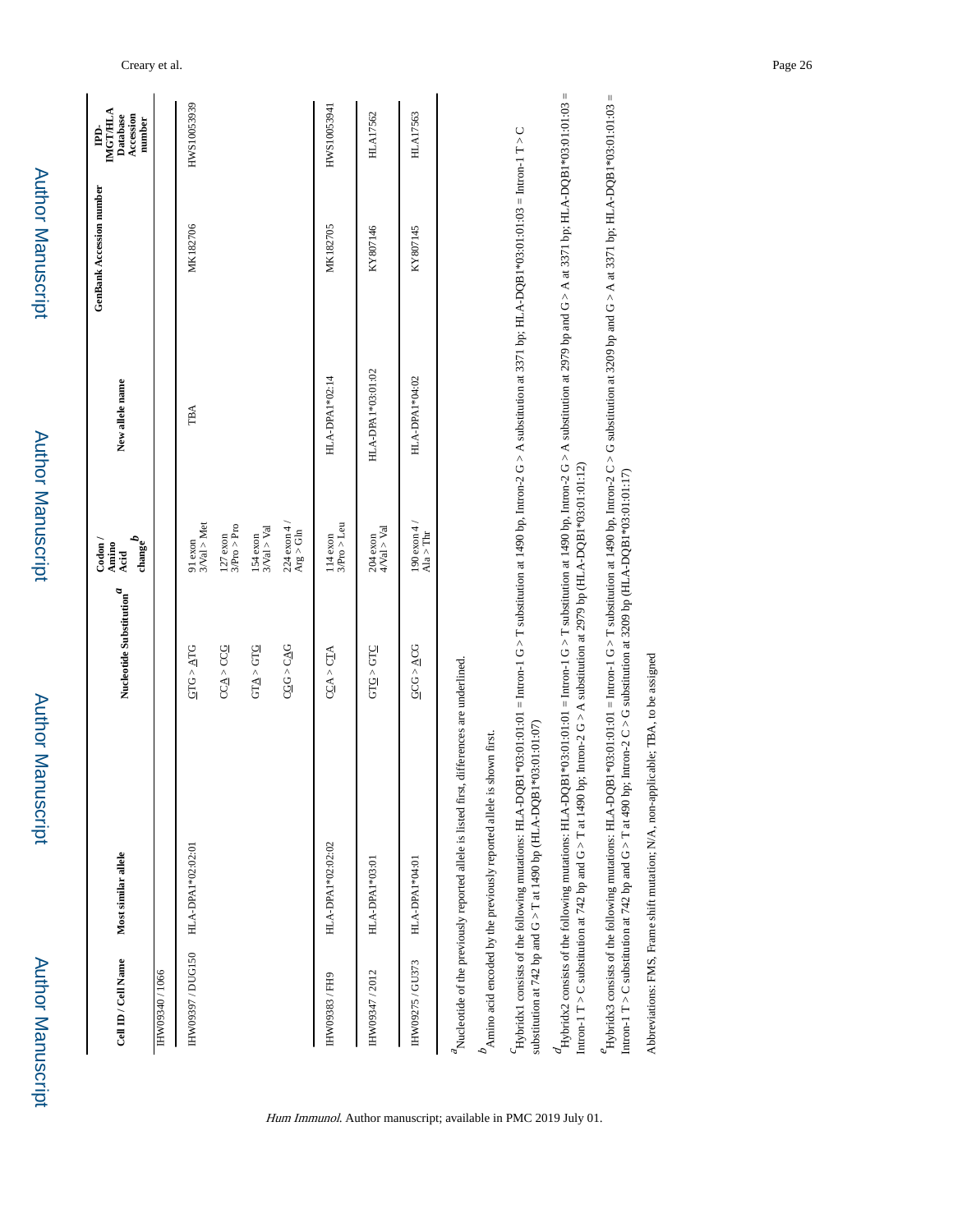# **Table 6.**

# HLA haplotypes observed in the B-LCL panel HLA haplotypes observed in the B-LCL panel

| Loci                                 | Haplotype                                                                 | <b>Ethnic Group</b>                                                             |
|--------------------------------------|---------------------------------------------------------------------------|---------------------------------------------------------------------------------|
| $_{\rm HLA\mbox{-}CHLA\mbox{-}B}$    | $C*07:02:01:03-B*07:02:01$                                                | Caucasoid                                                                       |
| HLA-C-HLA-B                          | $C*07:01:01.01- B*08:01:01:01$                                            | Caucasoid                                                                       |
| HLA-C-HLA-B                          | $C*05:01:01.01- B*18:01:01:01$                                            | Caucasoid                                                                       |
| HLA-C-HLA-B                          | C*05:01:01:02~B*44:02:01:01                                               | Caucasoid                                                                       |
| HLA-C-HLA-B                          | $C*03:04:01:01~B*40:01:02$                                                | Caucasoid                                                                       |
| HLA-C~HLA-B                          | C*04:01:01:01~B*35:01:01:02                                               | Caucasoid                                                                       |
| HLA-DRB3~HLA-DRB1                    | DRB3*02:02:01:01~DRB1*03/12                                               | Caucasoid, African American,<br>Australian Aboriginal, Asia                     |
| HLA-DRB3~HLA-DRB1                    | DRB3*02:02:01:02~DRB1*11                                                  | Caucasoid, Hispanic, Asia                                                       |
| HLA-DPA1~HLA-DPB1                    | DPA1*01:03:01:01~DPB1*02:01:02                                            | Caucasoid, African American,<br>Australian Aboriginal, Native<br>American, Asia |
| HLA-DPA1~HLA-DPB1                    | DPA1*01:03:01:02~DPB1*04:01:01:01                                         | Caucasoid, African American,<br>Australian Aboriginal, Native<br>American, Asia |
| HLA-DPA1~HLA-DPB1                    | DPA1*01:03:01:03~DPB1*03:01:01                                            | Caucasoid, Native American                                                      |
| HLA-DPA1~HLA-DPB1                    | DPA1*01:03:01:04~DPB1*04:01:01:01                                         | Caucasoid, Asia                                                                 |
| HLA-DPA1~HLA-DPB1                    | DPA1*01:03:01:05~DPB1*04:02:01:01                                         | Caucasoid, African American                                                     |
| HLA-DPA1~HLA-DPB1                    | DPA1*01:03:01:05~DPB1*04:02:01:02                                         | Caucasoid, Native American,<br>Asia                                             |
| HLA-DPA1~HLA-DPB1                    | DPA1*02:02:02~DPB1*05:01:01                                               | Asia, Australia Aboriginal                                                      |
| HLA-B-HLA-DRB4-HLA-DRB1              | B*57:01:01~DRB4*01:03:01:02N~DRB1*07:01:01:01/02                          | Caucasoid                                                                       |
| HLA-DRB1-HLA-DQA1-HLA-DQB1           | DRB1*03:01:01:01/02~DQA1*05:01:01:01/02~DQB1*02:01:01                     | Caucasoid                                                                       |
| HLA-DRBI~HLA-DQAI~HLA-DQBI           | DRB1*04:01:01/02~DQA1*03:03:01:01~DQB1*03:01:01:01                        | Caucasoid, African American,<br>Australia Aboriginal, Hispanic                  |
| HLA-DRB1~HLA-DQA1~HLA-DQB1           | DRB1*04:05:01~DQA1*03:03:01:03~DQB1*04:01:01                              | Asia, Hispanic                                                                  |
| HLA-DRB1~HLA-DQA1~HLA-DQB1           | DRB1*04:05:01/DRB1*04:10:01~DQA1*03:03:01:02~ DQB1*04:02:01               | Asia                                                                            |
| HLA-DRB1~HLA-DQA1~HLA-DQB1           | DRB1*07:01:01:01/02~DQA1*02:01:01/02~DQB1*02:02:01:01                     | Caucasoid, African American                                                     |
| HLA-DRB1-HLA-DQA1-HLA-DQB1           | DRB1*08:03:02~DQA1*01:03:01:03/04~DQB1*06:01:01                           | Australia Aboriginal, Japanese                                                  |
| HLA-DRB3-HLA-DRB1~ HLA-DQA1-HLA-DQB1 | DRB3*01:01:02:01/02-DRB1*13:01:01:01/02-DQA1*01:03:01:02/06-DQB1*06:03:01 | Caucasoid, Thailand, African,<br>African American, Australia<br>Aboriginal      |
| HLA-DRB3~HLA-DRB1~ HLA-DQA1~HLA-DQB1 | DRB3*01:01~DRB1*13:02:01~DQA1*01:02:01:04/06/07~DQB1*06:04:01             | Caucasoid, Asia                                                                 |
|                                      |                                                                           |                                                                                 |